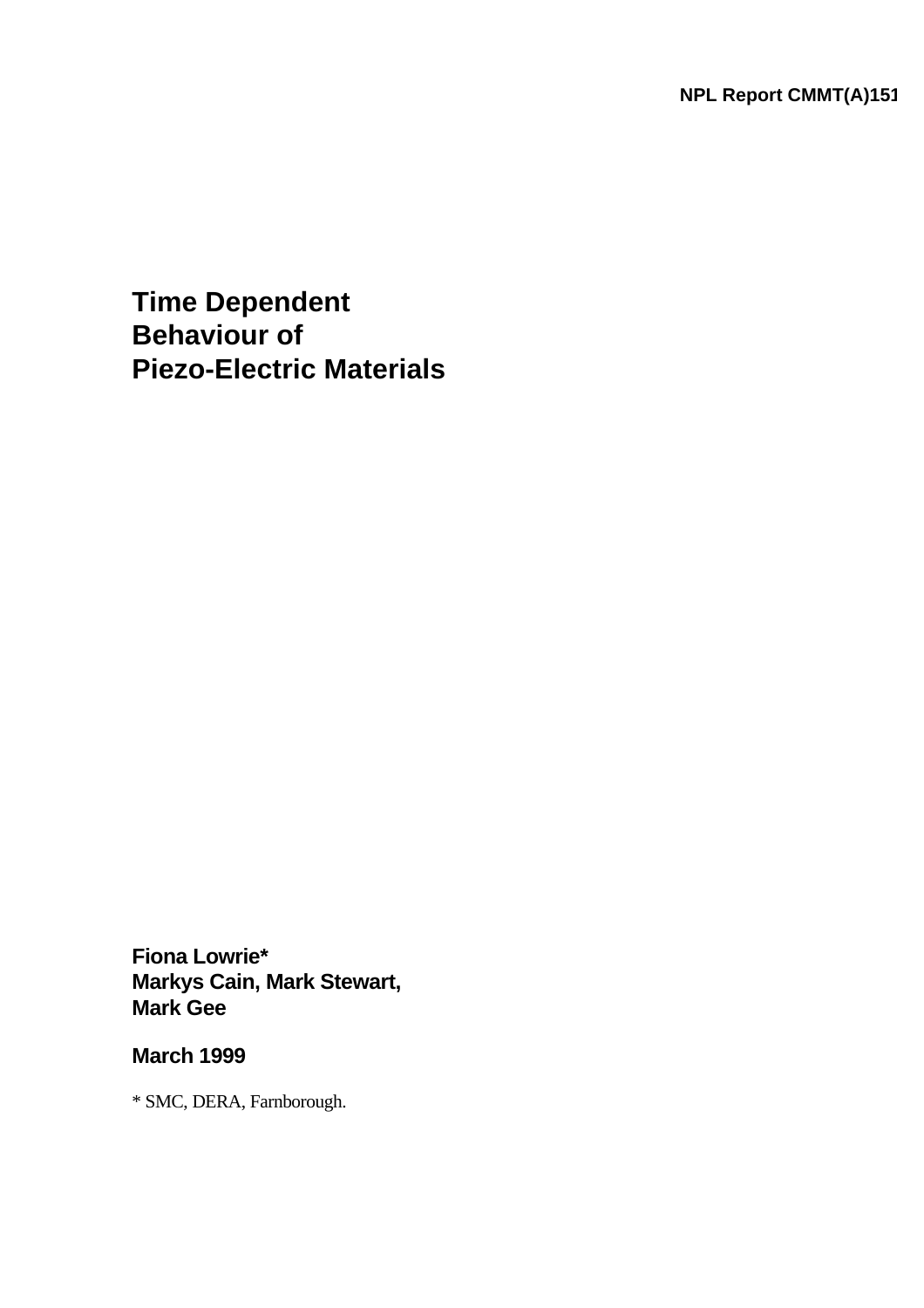## © Crown copyright 1999 Reproduced by permission of the Controller of HMSO

ISSN 1361-4061

National Physical Laboratory Teddington, Middlesex, UK, TW11 0LW

Extracts from this report may be reproduced provided the source is acknowledged and the extract is not taken out of context.

Approved on behalf of Managing Director, NPL, by Dr C Lea, Head, Centre for Materials Measurement and Technology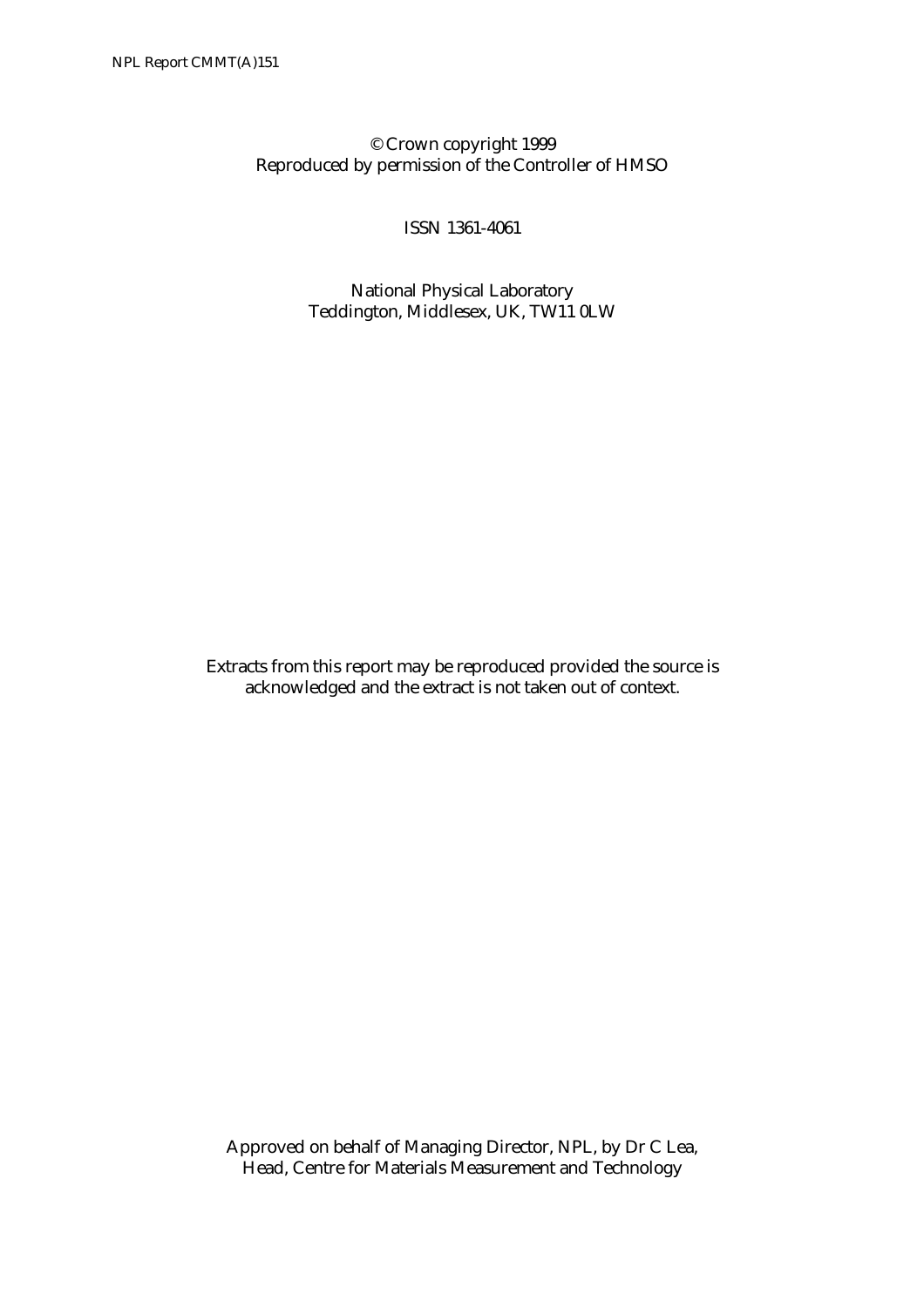#### **CONTENTS**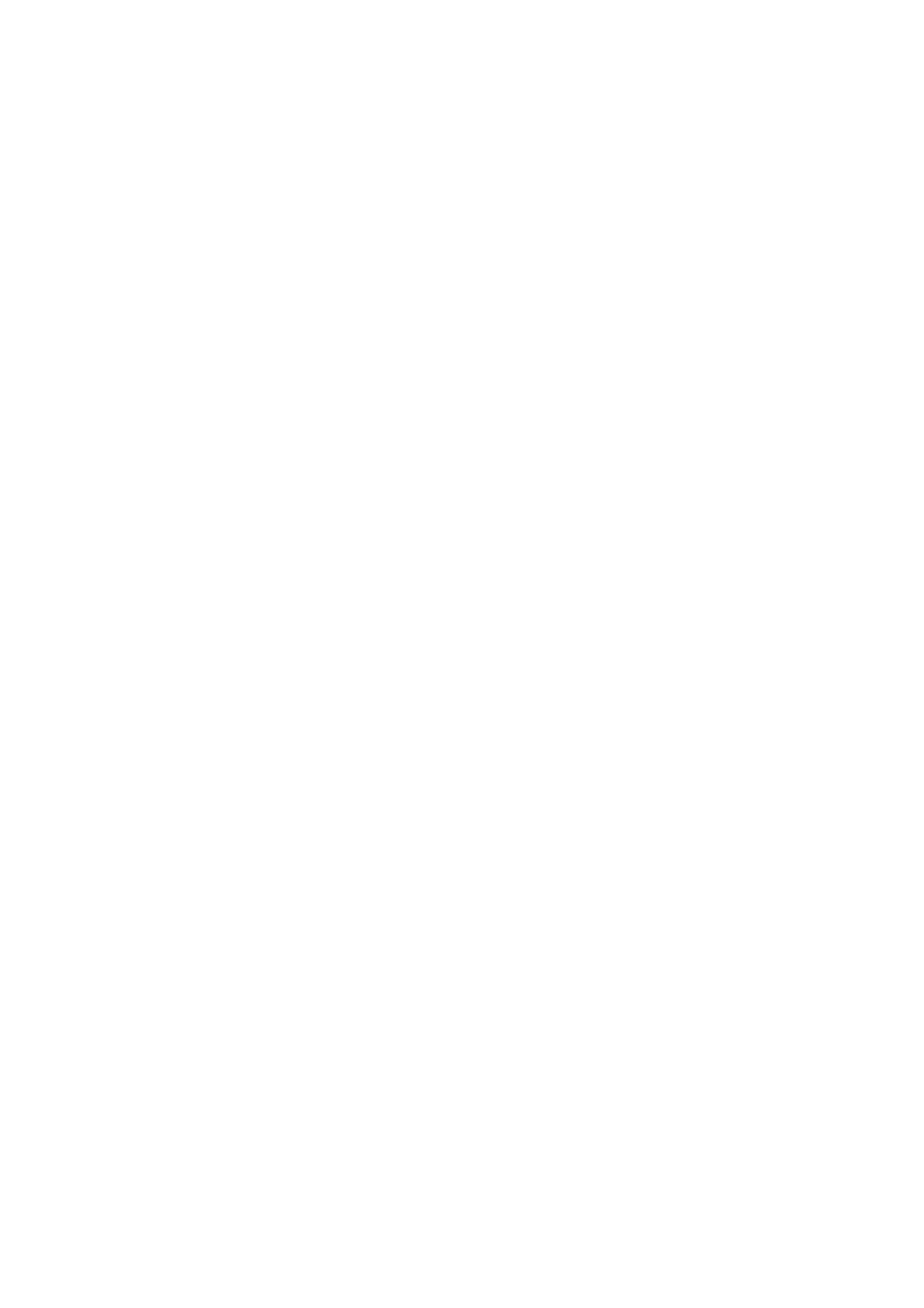#### March 1999

# **Time Dependent Behaviour of Piezo-electric Materials**

Fiona Lowrie Structural Materials Centre DERA, Farnborough, UK.

Markys Cain, Mark Stewart Centre for Materials Measurement & Technology National Physical Laboratory Teddington, Middlesex, UK, TW11 0LW

#### **ABSTRACT**

The aim of this study was to investigate whether finite element (FE) modelling could be used to predict the degradation over time of a piezoelectric device. The device used was a bimorph transducer. Degradation data were supplied by NPL derived by the mechanical fatiguing of disc specimens and the intermittent measurement of the piezoelectric parameters using an electrically excited resonance technique. These data were inserted into the FE model and a strain response was predicted at all points in the material. This prediction was then compared to the measured strain of a device which had been electrically fatigued.

Unfortunately, due to the mechanical failure of the electrode assemblies in the bimorph devices, the model could not be validated comprehensively. However, from the limited data sets which were obtained the FE model gave a shortened prediction of lifetime.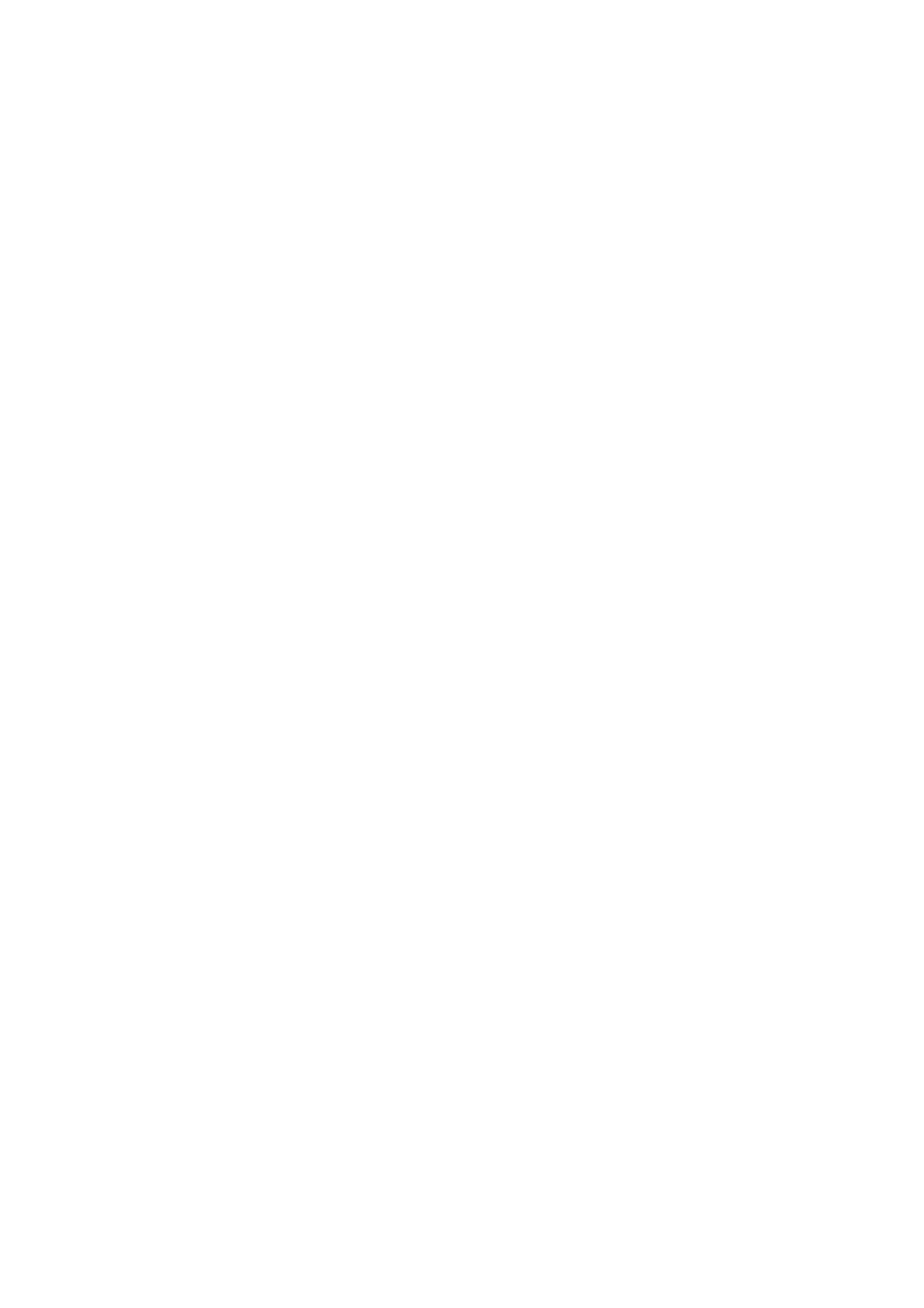## **1 INTRODUCTION**

Piezoelectric ceramics are currently used in applications such as ultrasonic motors, transformers, sonar systems and high force actuators. In order to optimise performance in existing applications and offer improved performance in future, devices based on piezoceramics are required to produce increasingly higher outputs, and higher duty cycles. The long-term reliability of piezoelectric materials is becoming more important to manufacturers and users.

During operation in a typical device, the piezoelectric ceramic material experiences repeated reversals of electric drive field and mechanical load along with cyclic variations in temperature. The ceramic response to the external influences over time can lead to degradation in performance and, if loads are sufficiently high, to eventual failure of the device. The purpose of the work conducted under this study has therefore been to elucidate these degradation mechanisms and establish a satisfactory technique for predicting the duration and electric field conditions under which a piezoceramicbased device will function adequately.

To experimentally observe failure induced by long-term thermal, electrical and mechanical oscillatory cycles in a device operating under 'typical' conditions would require many long term tests and be very time consuming. Analytical descriptions for piezo-ceramic devices are unable to account for the non-uniform fields which usually occur and therefore offer little insight into the ageing and failure mechanisms which may occur. Computer-based Finite Element Modelling (FEM) enables the stress and electric field in complex geometries to be predicted across each portion of a complex geometry<sup>1</sup>, so by combining FEM with some less exhaustive experimental tests on carefully selected geometries, it should be possible to make a prediction of device lifetime without the need for long term tests and without the need to resort to over simplifications which reduce prediction accuracy.

In a previous report [1] it was shown that FE modelling could be used to accurately model the strain response of two piezoelectric devices - a device known as an Interdigitated Electrode (IDE) and a transducer known as a 'bimorph' strip. The strain responses of these two devices are shown schematically in figures (1a) and (1b) respectively. In the IDE device, the electrical contacts which excite the piezoelectric material are configured in such a way as to produce strain along the length direction. In the bimorph strip two layers of piezoelectric material are configured to allow lateral strain of the device, with one layer expanding whilst the other contracts, so producing a bending response. These two devices were considered at the onset of the CAM7 project to give sufficiently different modes of excitation in the piezo-ceramic to allow the efficacy of the FEM predictive technique to be rigorously tested.

 $\overline{a}$ <sup>1</sup> Also temperature if required.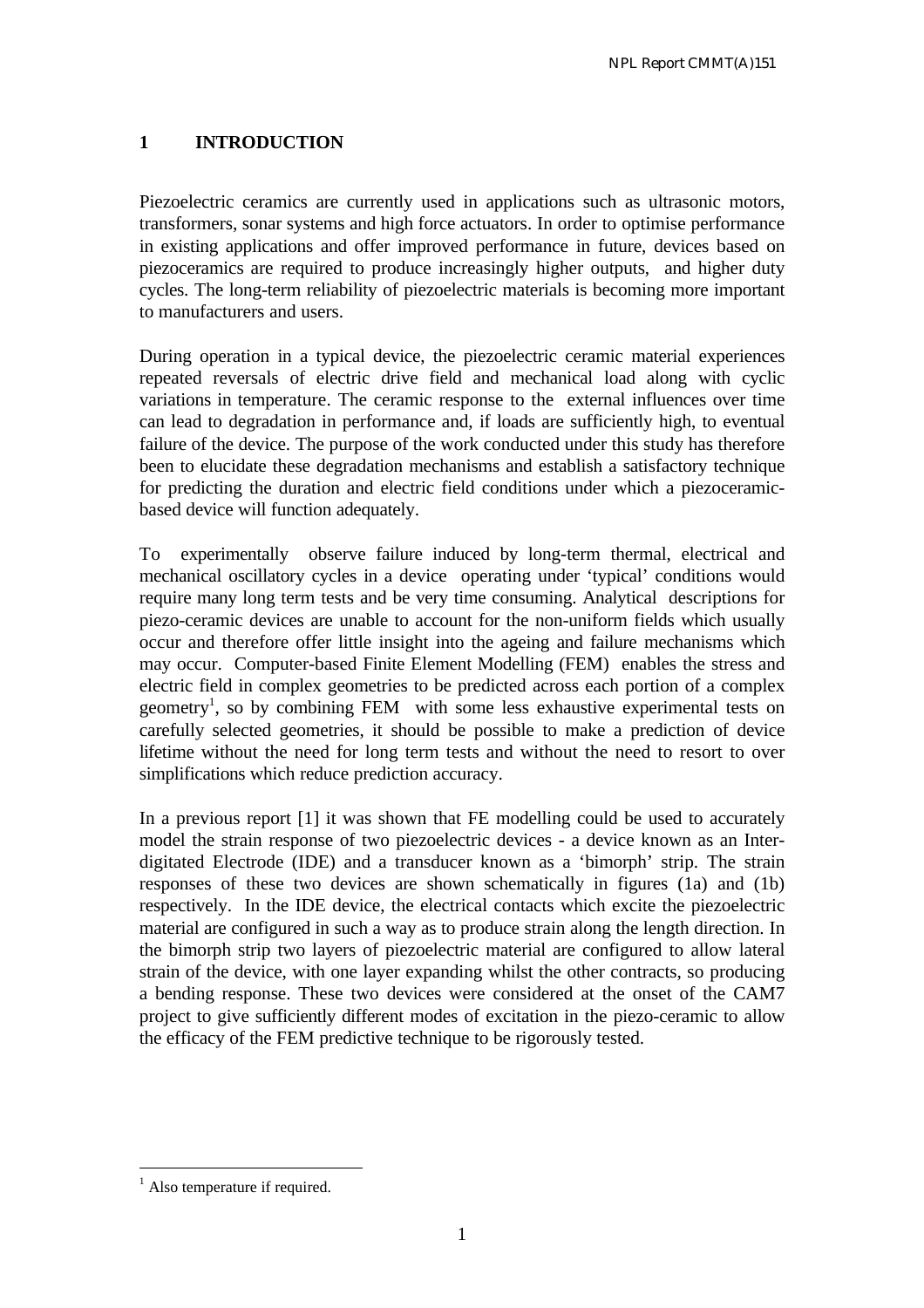

*Figure (1) - strain response of (a) IDE device, (b) bimorph transducer*

The aim of this study was to investigate whether FEM could be used to predict the degradation of a piezoelectric device. This was done by combining FEM and degradation data (obtained experimentally over a set time) to model the strain response of one device, the bimorph transducer, and comparing this to actual behaviour of a device tested under the same conditions. This method can be applied to other devices, as a way of determining lifetimes of devices and loss of performance through device use.

NPL supplied the degradation data of disc specimens of material known as PZT5A. DERA piezoceramic experts constructed finite element model meshes for the material and device, and input the materials data to these models. For reasons described elsewhere, the bimorph transducer design was examined in preference to the IDE device.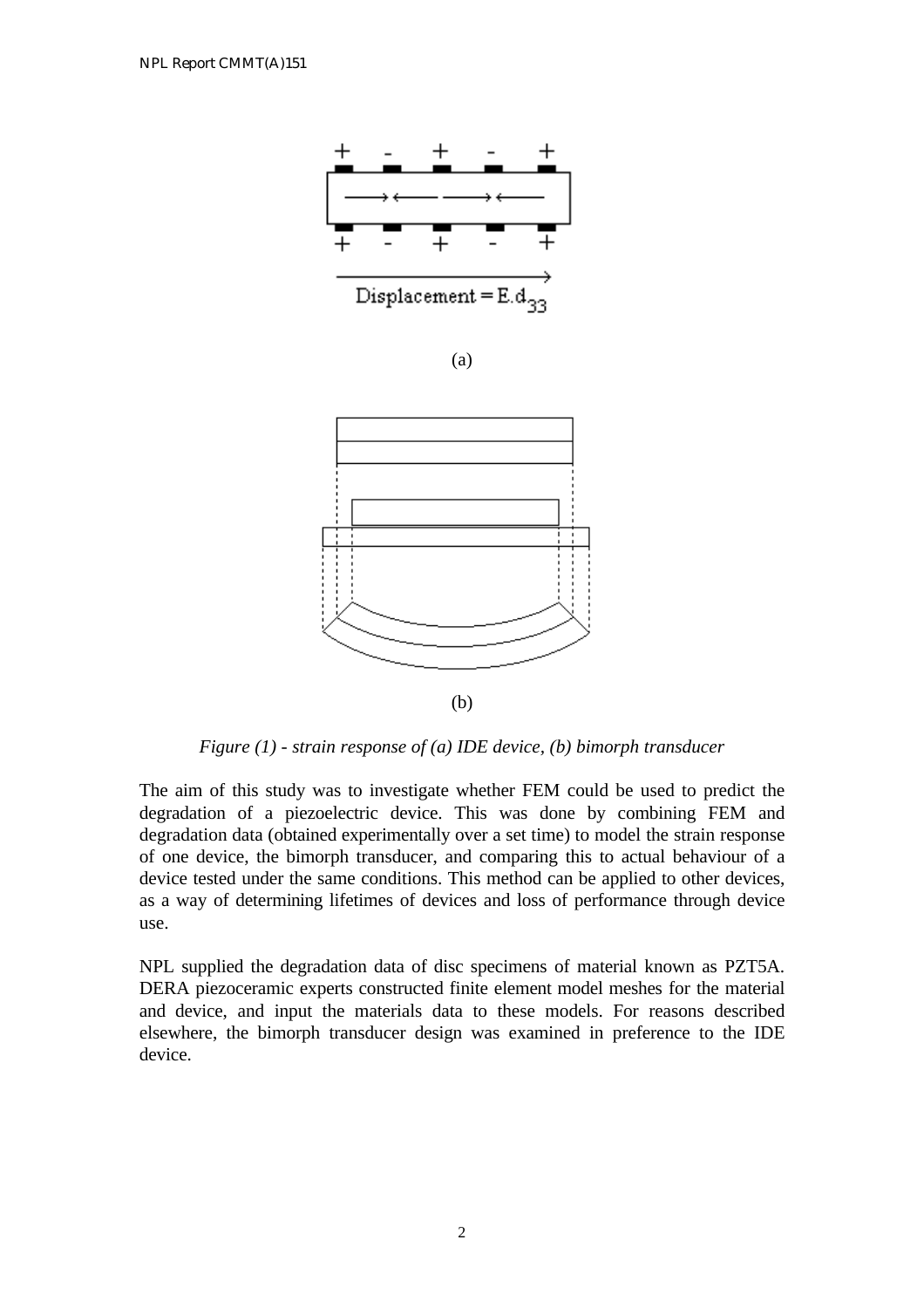## **2 BACKGROUND THEORY**

#### 2.1 STRUCTURE OF PIEZOELECTRICS

In order to understand the mechanisms of degradation of a piezoelectric material operating as part of a device a brief explanation of how a piezoelectric material operates is given. The description is relevant to commercially available grades such as PZT4 and PZT5.

The crystal structure of a piezoelectric ceramic has unit cells which possess an ionic dipole. Regions exist in the material called domains, where the direction of polarisation of neighbouring unit cells are the same. These domains form as a means of minimising the energy of the system, relieving as much as possible the internal stresses which develop (from mechanical and electrostatic sources) as the material cools from the Curie temperature (this is the temperature above which the crystal structure of the material becomes non-polar). Although each domain has a specific polarisation direction below the Curie temperature, there is usually no net polarisation observed macroscopically because the domains are randomly oriented and therefore the electric vectors throughout the material usually sum to zero.

Application of an electric field to a volume of material with an electric dipole causes a change in the dipole length, which can be simply explained by the electrostatic forces causing ionic displacement. Therefore an externally applied electric field causes the domains to change their shape. However, for material which has been recently fabricated and cooled from above its Curie temperature, the random orientation of the electric domains dictate that electrically induced strains occur randomly along various axes - with no macroscopically observed strain along any specific axis. Hence the material cannot be used in a device, because there is no overall electro-mechanical effect and no 'anisotropic' behaviour.

In order to be useful in a device, the material must be poled - this involves applying a large d.c. field, which causes the directions of domains' polarisation to align, giving an overall polarisation. The material will now give an anisotropic response to an applied electric field, and so is now suitable to use in a device. The direction in which the field was applied to cause gross alignment is called the 'poling direction'.

There can be several domains within a single grain, each separated by domain walls narrow regions where the change in alignment direction of the dipole occurs. Domains with a polarisation lying parallel or antiparallel to the poling direction are separated by 180° walls and these domains are separated from domains with a polarisation perpendicular to the poling direction by 90° walls, as shown in figure (2).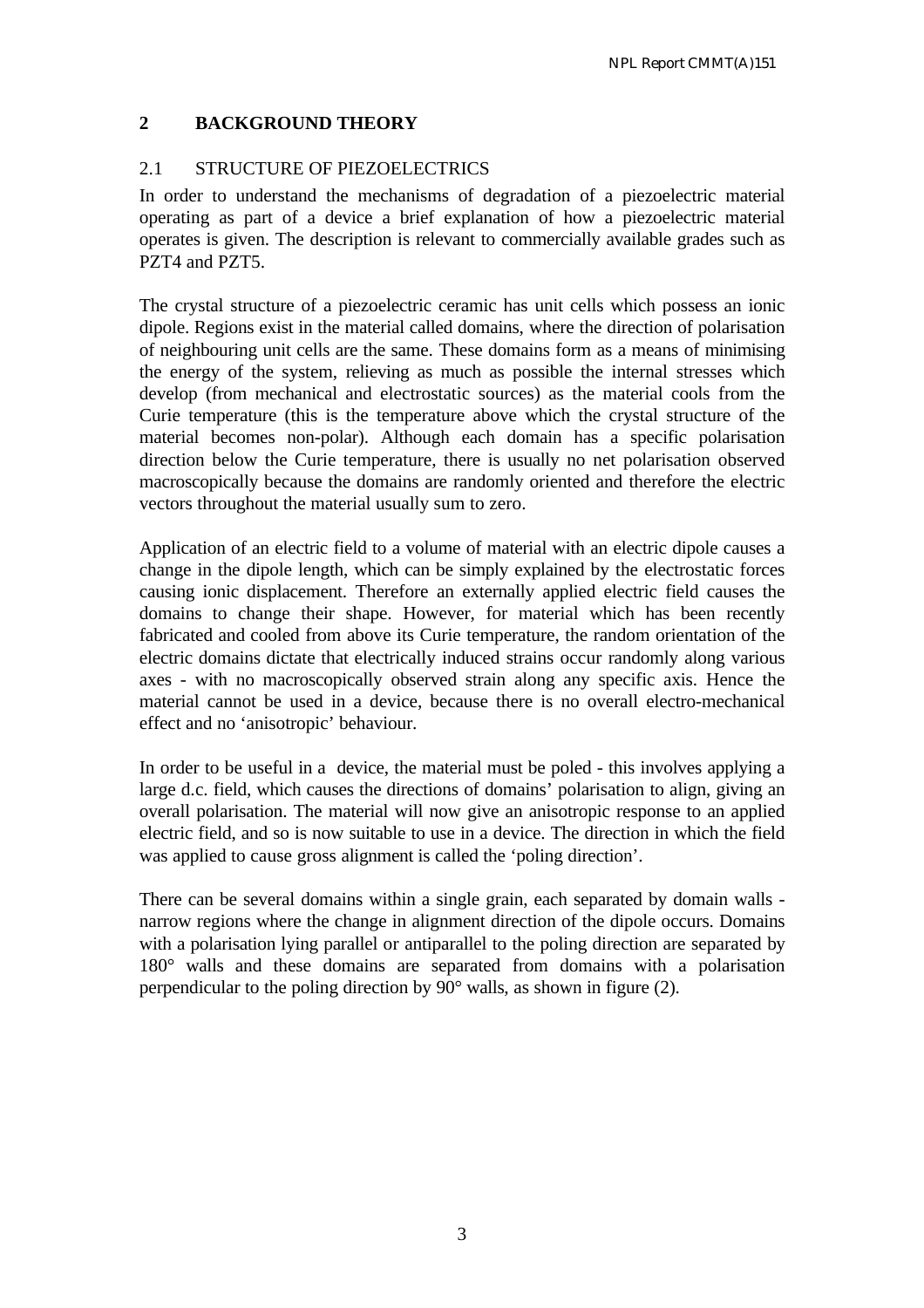

*Figure (2) - schematic diagram of domain structure within a ferroelectric*

On application of a small electric field, the dipoles within each unit cell will separate or contract slightly, producing an overall directional strain. If a larger field is applied the domain walls will also move, as illustrated in figure (2), allowing favourably oriented domains (with electric vectors parallel to the field) to grow, at the expense of less favourably aligned (perpendicular or antiparallel to the field) domains. The process of domain wall motion is energetically lossy. The movement of walls leads to non-linear response in material parameters (both the dielectric constant and dielectric loss increase dramatically), and results in a larger strain than would be expected from linear predictions of material performance. Significant heat is also generated by the process of domain wall motion[2][3].

## 2.2 DEGRADATION MECHANISMS

There are several causes of degradation of the poled material in a device, resulting from both piezoelectric behaviour and structural damage; the processes are briefly described below.

#### *Ageing*

'Ageing' of piezo-electrics is a term associated with a loss in mobility of the domain walls. As the walls move due to the repeated application of a directional field, they can become pinned, or trapped, in certain positions, which results in a reduction in the ability to generate strain. Increased levels of energy from the externally applied electric field are required to overcome the pinning forces and allow domain wall motion. Walls can be trapped by structural inhomogeneities (such as pores, cracks) and charge carriers (e.g. oxygen vacancies, dopant ions) in the ceramic. Some materials (e.g. PZT5A) exhibit a lot of domain wall motion, and so would be prone to degradation of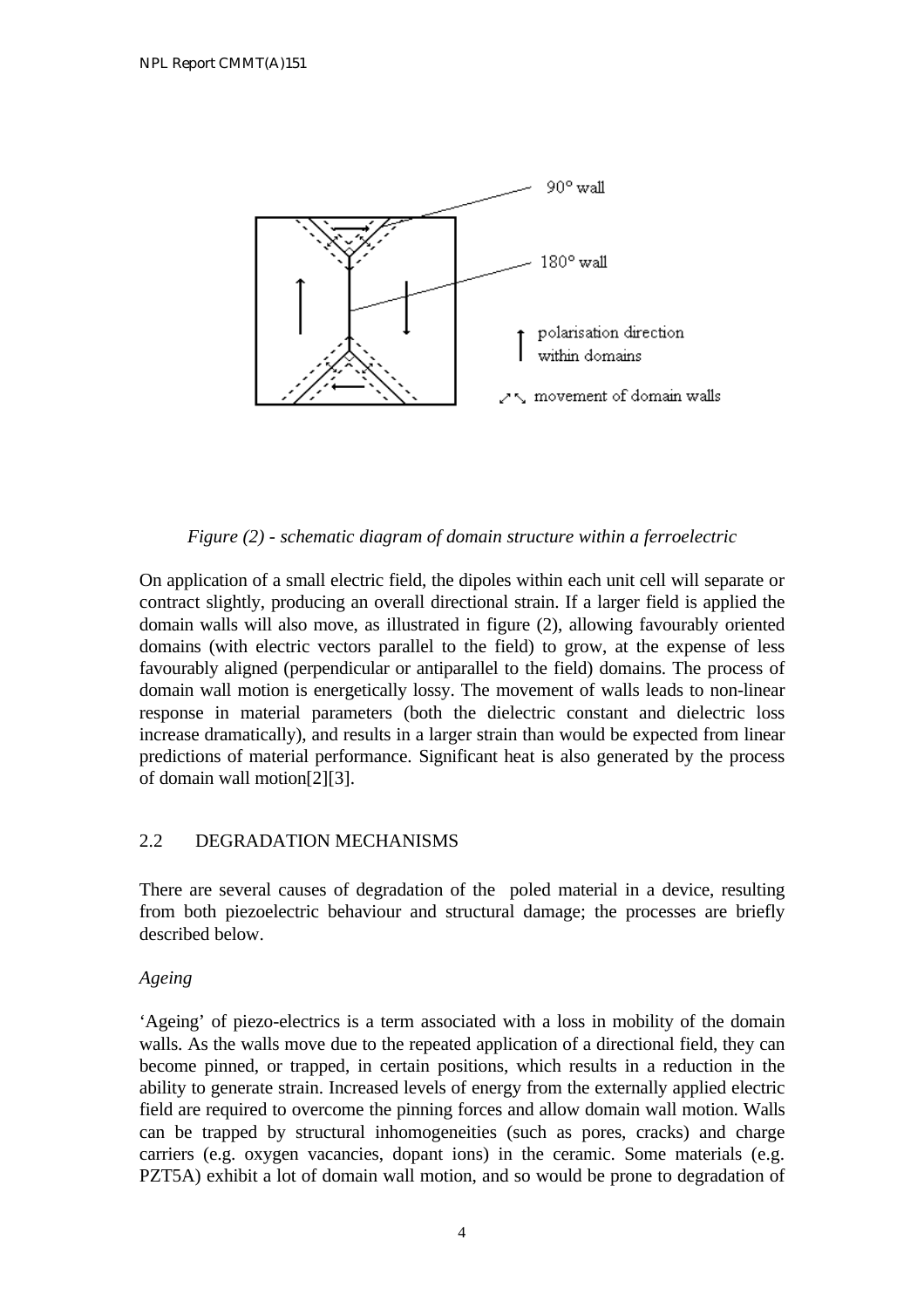this type; the degradation is displayed by a change in the hysteresis loop, showing a decrease in remanent and maximum achievable polarisation and an increase in coercive field as the domain walls become more heavily pinned [4].

There are several factors which will influence domain wall motion, and hence will influence ageing. Such factors are:

- field strength above a certain field strength, defined as the electric threshold,  $E_{AC}$ , domain wall movement can occur (refer to figure (2)); degradation through ageing would start above this field, and increase as the field increased, due to more extensive domain wall motion.
- *·* applied stress the 180° walls are unaffected by the application of a mechanical stress, whereas the 90° walls will move in a similar fashion as under high field.[3]
- a. c. frequency as the a.c. frequency of the applied field is increased the domain walls move more rapidly, and so more degradation would be expected. However, the response time of the domain walls is limited, so at very high frequencies the domain walls are unable to respond quickly enough and the ageing rate will be less than at a lower frequency.[5]

### *Depoling*

Depoling involves the net polarisation direction of the material with respect to the poled direction being lost, because the domains 'switch', or change their orientation, becoming more random. This can occur through the individual or combined application of heat (raising the temperature of the piezoceramic close to or above the Curie temperature), a strong field (either in the direction opposite to that used for poling, or by applying a high a.c. field and reducing this to zero) or mechanical stress.

The effect of stress will vary depending on the direction of application. If a compressive stress (which is lower than that which would cause mechanical failure of the material) is applied perpendicular to the poling direction the piezoelectric properties are stabilised, since the stress inhibits parallel domains from changing orientation and also induces the perpendicular domains to change their orientation to lie parallel to the poled direction. However, application of a compressive stress parallel to the poled direction will induce the domains aligned parallel to this direction to switch through 90°; the domains can switch along both the x and y axes, so the material is depoled, rather than simply repoled in a direction perpendicular to the original poled direction[6][7].

The piezoelectric coefficients would be expected to decrease as depoling occurs, ultimately reaching zero when the alignment of all the domains with respect to the poled direction has been completely lost. Consequently the strain response would drop as depoling proceeds.

The loss in piezoelectric performance due to ageing and depoling can be recovered by repoling the material at a temperature above the Curie temperature (although this will usually be impractical for the material incorporated in a device).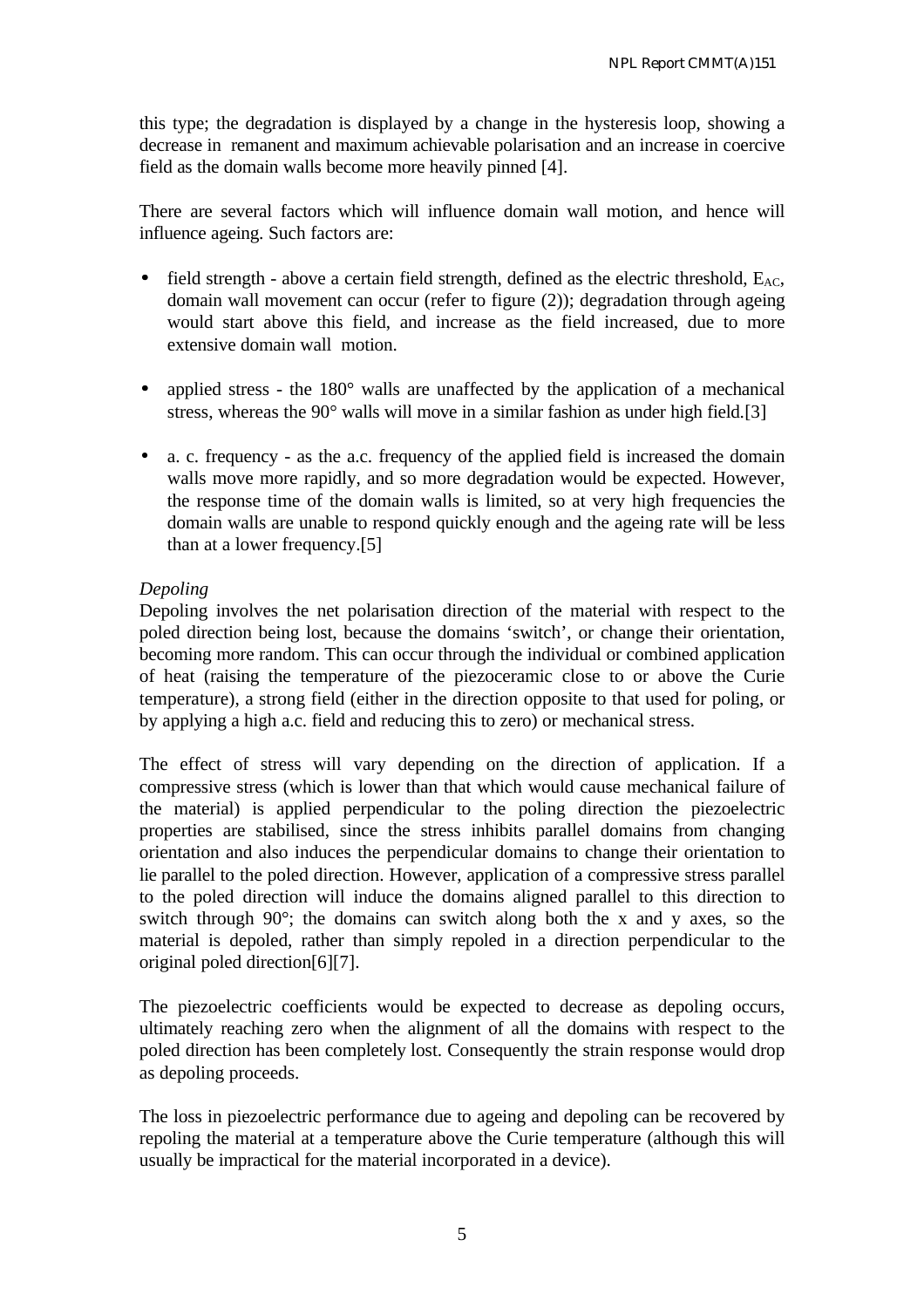#### *Microcracking.*

Microcracks are initiated from regions of high stress and strain within the material. The electric field in a device is frequently non-uniform, which leads to different strain responses in different regions and consequent stress gradients. In addition, the changes in strain experienced during domain switching can also lead to the formation of microcracks. The presence of microcracks would cause a change in compliance of the piezoelectric material, but it would be expected that the degradation in strain performance would make the device unusable before the cracks had grown to a size which could cause structural failure of the device.

## *Failure of electrode / ceramic interface*

Another failure mechanism is fatigue of the ceramic / electrode interfaces. Such failures are less often associated with the intrinsic properties of the piezoceramic material and more often associated with the process and cleanliness of the electrode application and the operating environment. As such, it is not plausible to develop a model based on FEM which would efficiently predict these failures. However, the problem is mentioned here for completeness in this work on piezoelectric degradation.

Partial failure of the electrode / material interface can occur in regions of high field due to corona (the high voltage can ionise water and organic matter at the electrode / ceramic interface and so produce a discharge, which can lead to localised breakdown of the material), or residue of solvents or grease which prohibit direct contact of metal electrode to sample surface[4]. To avoid such effects, it is important to ensure that the ceramic surfaces are suitably clean prior to electrode application.

Although these degradation mechanisms have been described separately, they will in fact all contribute to device failure to a lesser or greater extent, and the overall degradation will be due often to an accumulation of several processes.

# **3 EXPERIMENTAL PROCEDURE**

## 3.1 SELECTION OF DEVICE

In the previous report FE models of two devices, an IDE and a bimorph transducer, were constructed using ANSYS software and validated against experimental observation from small devices fabricated by DERA, using piezoelectric material supplied by Ferroperm and Morgan Matroc. Comparing the stress levels in each device, for an equivalent field it was predicted that the maximum stress variation was approximately three times as great in the bimorph than the IDE, and so it was considered that the bimorph was likely to show more fatigue and life-cycle degradation within the time-limits of the project than the IDE. Hence this device was selected to be studied in more detail.

## 3.2 CONSTRUCTION OF FEM FOR DEGRADATION

The construction of the FEM model for the piezoelectric bimorph transducer has been described in a previous report[1], where it was shown that the piezoelectric parameter which had the greatest effect on the strain was  $d_{31}$ . In this study a more refined mesh was used, which enabled the stress at localised points to be determined more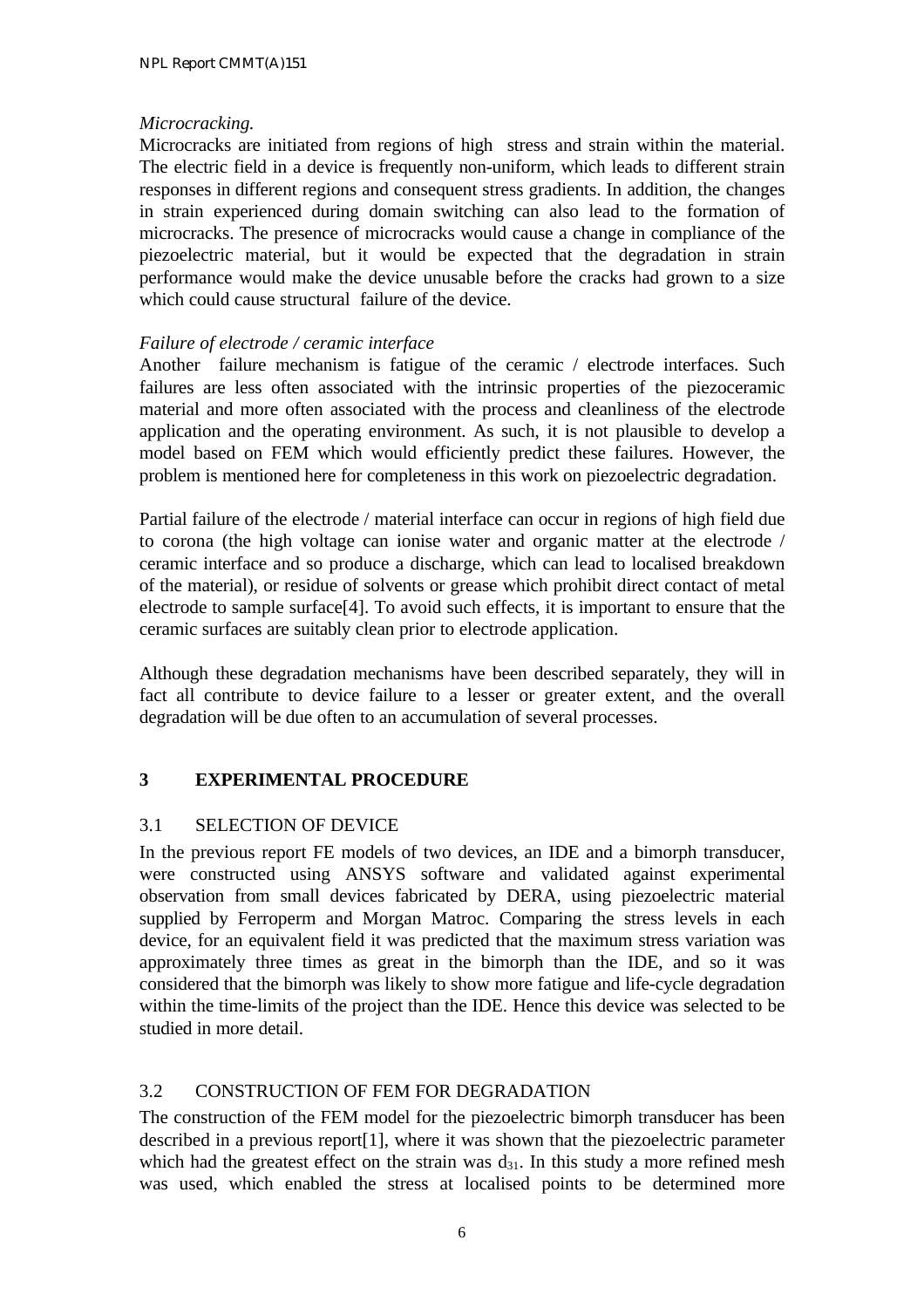accurately. The stress distribution for an applied field of 750 V/mm is given in figure (3), which shows that the stress varied through the bimorph, being a maximum  $($   $\sim$  50 MPa) in a very thin section of ceramic material next to the adhesive interface, and decreasing rapidly (down to 8 MPa) in the rest of the ceramic.



*Figure (3) - diagram showing the stress distribution experienced within the bimorph under a field of 750 V/mm*

Because of this non-uniform stress distribution, it was expected that the degradation would also be non-uniform, with the region where the stress was highest expected to degrade more rapidly than elsewhere. The decrease in  $d_{31}$  would mean that the stress would also alter but, because the change in  $d_{31}$  was not the same throughout the bimorph, the stress would also change in a non-uniform fashion. Thus both the stress and  $d_{31}$  would be changing continuously throughout the bimorph as it was tested. However, ANSYS is typical of most FEM programmes in that it assumes linear piezoelectric behaviour, and so cannot predict the non-linear behaviour which would be expected to occur in the stress and piezoelectric strain. Thus the change in parameters needed to be manually adjusted in the FE model, in order that the strain prediction could be made accurately.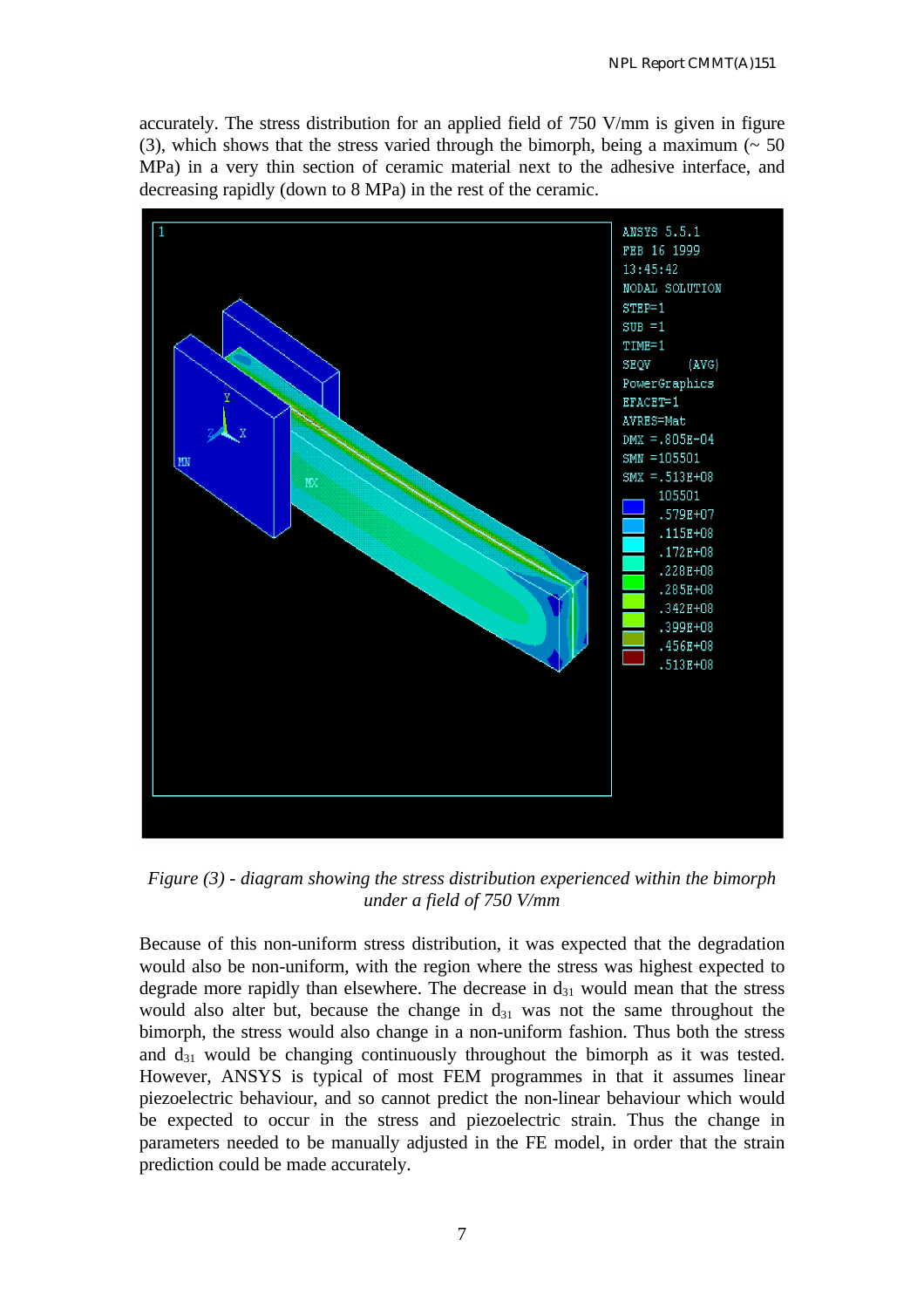The first stage in accounting for the non-uniform rates of degradation in stress and  $d_{31}$ was to divide the model into four regions, so the  $d_{31}$  and stress values could be independently adjusted in each region as fatigue proceeded. The size of the regions was determined by the change in stress across them, with the region closest to the centre of the bimorph being the thinnest because this was the region where the change in stress was greatest. A diagram of the division of the bimorph is given in figure (4).



*Figure (4) - diagram showing the division of the FE model of the bimorph (only one half shown)*

The second stage in modelling non-uniform degradation was to determine a method of predicting the change in stress and  $d_{31}$  in each of these regions. To do this data of the degradation of piezoelectric material were required, corresponding to the stresses actually experienced. However, it was impractical to experimentally measure fatigue at every stress value which would be experienced by the bimorph, so it was required that an equation be developed using real data from which the  $d_{31}$  for any specific stress and time could be calculated. Data to formulate such an equation were supplied by NPL.

## 3.3 DEGRADATION DATA SUPPLIED BY NPL

Discs of PZT5A material, 10 mm in diameter, were fatigued mechanically by cyclic compression under stresses ranges of 13, 25, 64, and 128 MPa and frequencies ranging from 0.1 - 1000 Hz, and the piezoelectric properties measured intermittently using a resonance technique.

From these data a plot of change in  $d_{31}$  with number of cycles was obtained for each stress range and an equation fitted so that  $d_{31}$  could be calculated for all the stresses experienced by the model as the fatigue test proceeded. These values could then be adjusted in the model at periodic intervals so that, although the *continuous* change in stress and  $d_{31}$  could not be modelled, some of the fatigue history of the piezoelectric material could be accounted for. (For example, using the stress values initially experienced in the device,  $d_{31}$  at  $10^4$  cycles were calculated; these values were inserted back into the bimorph model to produce a new stress distribution. Using these new stress values, the  $d_{31}$  at 10<sup>5</sup> cycles were calculated for each region, and inserted into the bimorph model to calculate another new stress distribution, and so on, up to  $10<sup>7</sup>$ cycles.)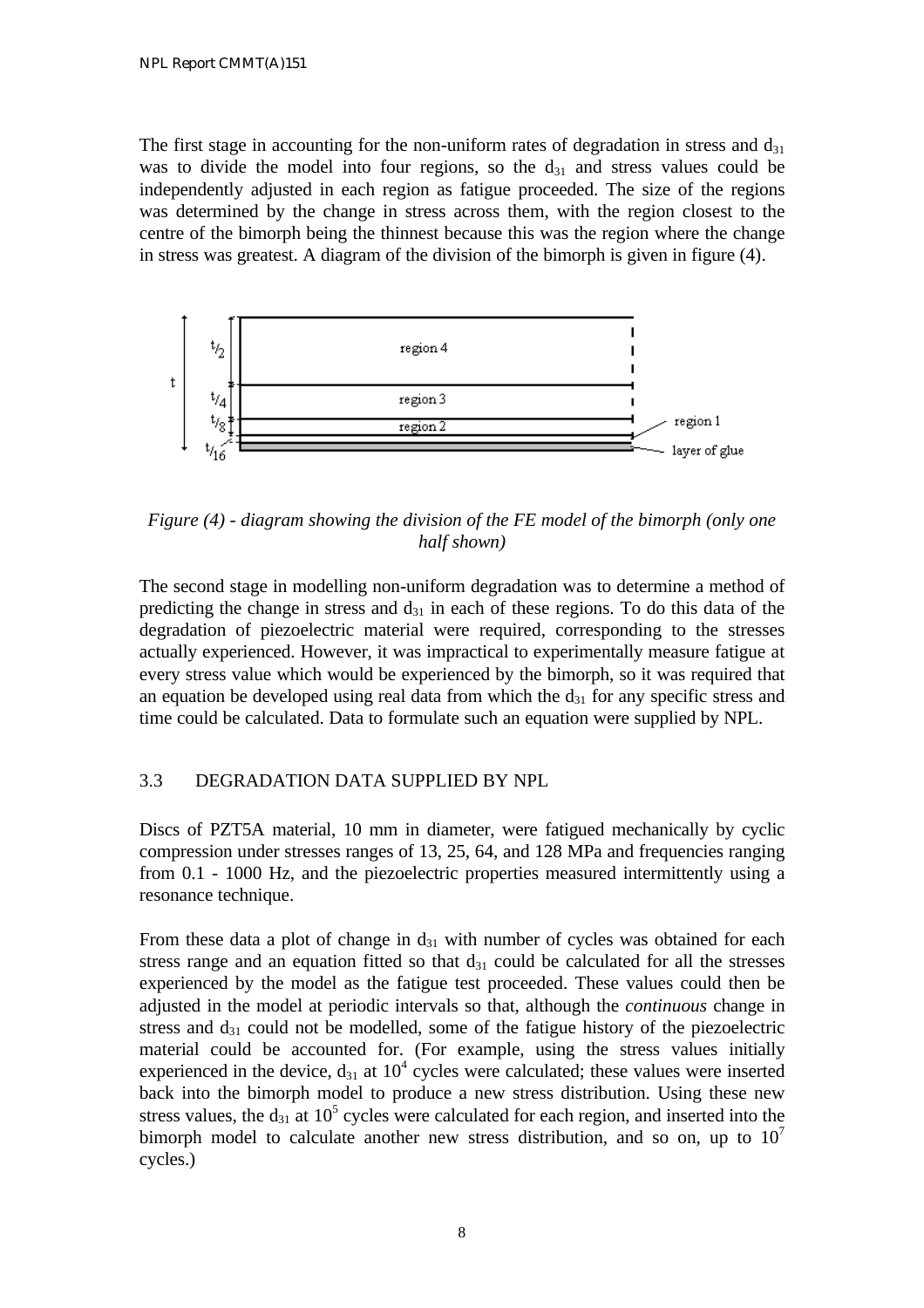## 3.4 EXPERIMENTAL TESTING OF DEVICE

The bimorphs were made from two strips of PZT5A material glued together, as described in the previous report[1]. To measure the deflection, one end was held in a perspex clamp and a voltage applied across the thickness, whilst the resultant deflection was measured at various positions along the length using a laser interferometer. They were then cycled using an a.c. field, and the deflection remeasured periodically. Three devices were fatigued under a field of +/- 750 V/mm, at a frequency of 100 Hz, and one at 1000 Hz. Another was fatigued at 100 Hz using a field of  $+/- 350$  V/mm, which corresponded to a maximum stress of  $\sim 16$  MPa. A thermocouple was placed on the samples to record any variation in temperature during the fatigue tests.

At the end of the tests the fatigued samples were examined in a scanning electron microscope (SEM), and compared to a virgin sample, in order to see whether any microcracking or failure along the electrode / ceramic interfaces had occurred.

It must be pointed out that two major assumptions have been made regarding the setup and comparison of the FE model to the experimental testing of the bimorphs. Although the magnitude of the maximum stress values experienced within the discs and the bimorphs were the same, it has been assumed that

- (i) piezoelectric degradation resulting from mechanical fatigue is comparable to that measured under electrical fatigue, and
- (ii) uniaxial compressive loading data are suitable as the input data for FE simulations of devices which experience both tensile and compressive stresses.

#### **4 RESULTS**

#### 4.1 DEGRADATION DATA SUPPLIED BY NPL

The degradation of the discs tested by NPL under the four stress ranges are shown in figure (5), as plots of  $d_{31}$  versus number of cycles. It can be seen that virtually no degradation occurred in the discs fatigued under the two lower stress ranges, of 13 and 25 MPa; although the  $d_{31}$  value has decreased slightly after 10<sup>7</sup> cycles, the variation is considered to be within experimental errors of the rest of the data. However, there was a significant decrease in  $d_{31}$  of the discs fatigued under the higher stress ranges, dropping 23% under 64 MPa and 86% under 128 MPa. The rate was not constant in either case, decreasing rapidly initially, but levelling off by the final measurement at  $10<sup>5</sup>$ cycles. The resonance scan also provided compliance data, which showed a slight decrease, less than 2 %.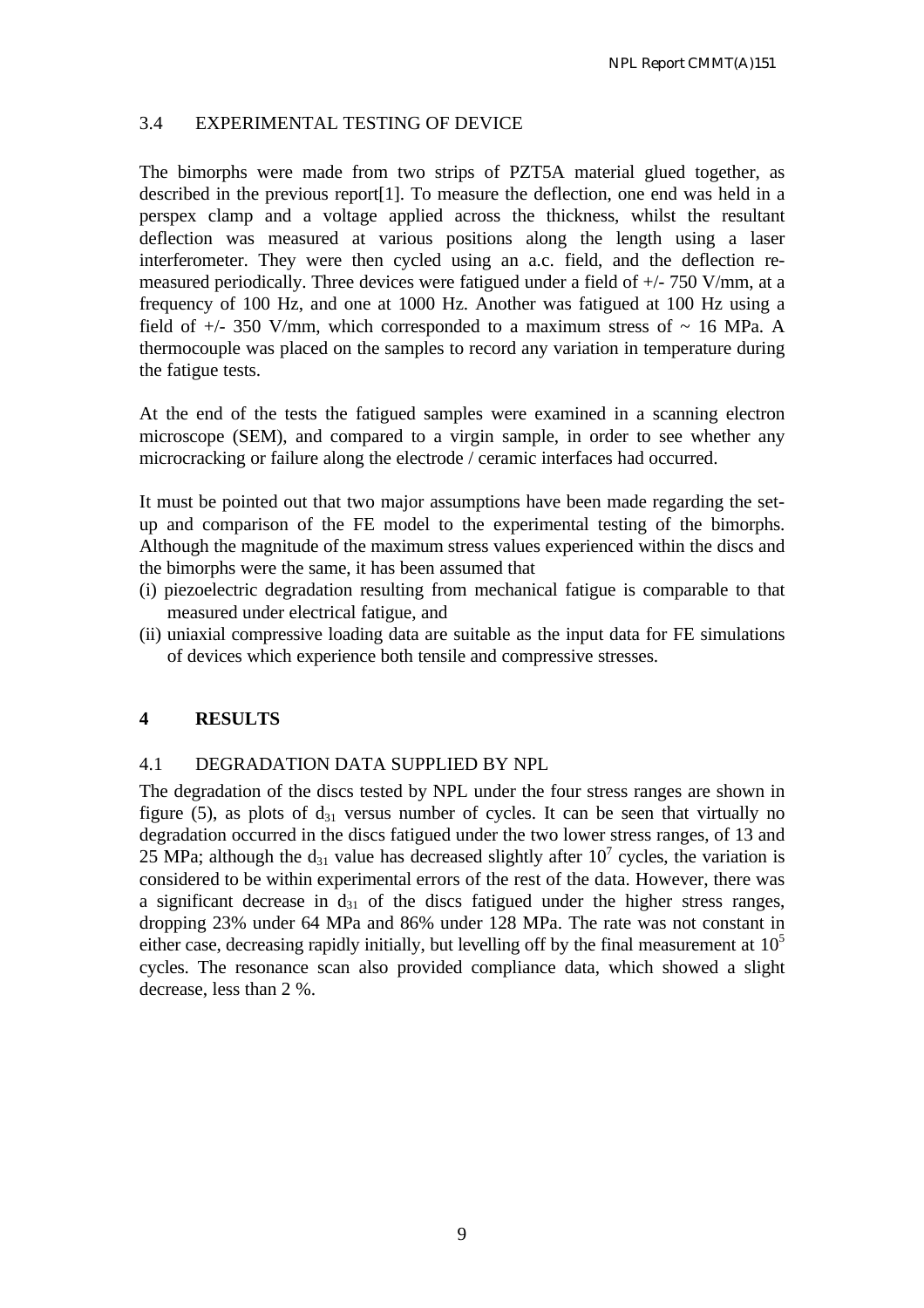

*Figure (5) - graph showing degradation of d31 with number of mechanical cycles for different stress ranges*

#### 4.2 FEM PREDICTION OF DEGRADATION

In order to provide a complete set of data over  $10<sup>7</sup>$  cycles for all the applied stress ranges best line fits were applied to log plots of the 64 MPa and 128 MPa data supplied by NPL, and extrapolated to give values of  $d_{31}$  at fatigue times of  $10^5$ ,  $10^6$  and  $10<sup>7</sup>$  cycles. This enabled the FE model to predict the deflection of the bimorph over the range the device was tested. Using the measured and extrapolated data points, an equation was developed which described the change in  $d_{31}$  with stress,  $\sigma$  (measured in MPa), over the range  $10^4$  -  $10^7$  cycles, given below:

 $d_{31} = (A\sigma^2 + B\sigma + 158)$  equation 1 where A =  $-0.00015 \log(N)^2 + 0.0025 \log(N) - 0.0166$ B  $= +0.01235 \log(N)^2 - 0.2879 \log(N) + 1.0146$ 158 = the initial value of  $d_{31}$  measured by NPL at 0 cycles, in pC/N  $N =$  number of cycles in the functions A and B

A scaling factor was required to account for the increase in  $d_{31}$  which occurred because the devices were tested under high field. For a field of 750 V/mm  $d_{31}$  was calculated using FEM to be 274 pC/N, which gave a scaling factor of 274 / 158. Using this equation the variations in  $d_{31}$  and the stress distribution were calculated for a bimorph tested under a field of 750 V/mm. The initial and final stress distribution after  $10<sup>7</sup>$ cycles are compared in table (1), which shows that the stress decreased most in the region 1 (the stress was predicted to have almost halved in this region), where it was initially highest, but had changed very little in regions 3 and 4 over the specified time. The  $d_{31}$  value also decreased in all the regions, with the largest decrease, of 35% over  $10<sup>7</sup>$  cycles, again being in region 1, which experienced the highest stress.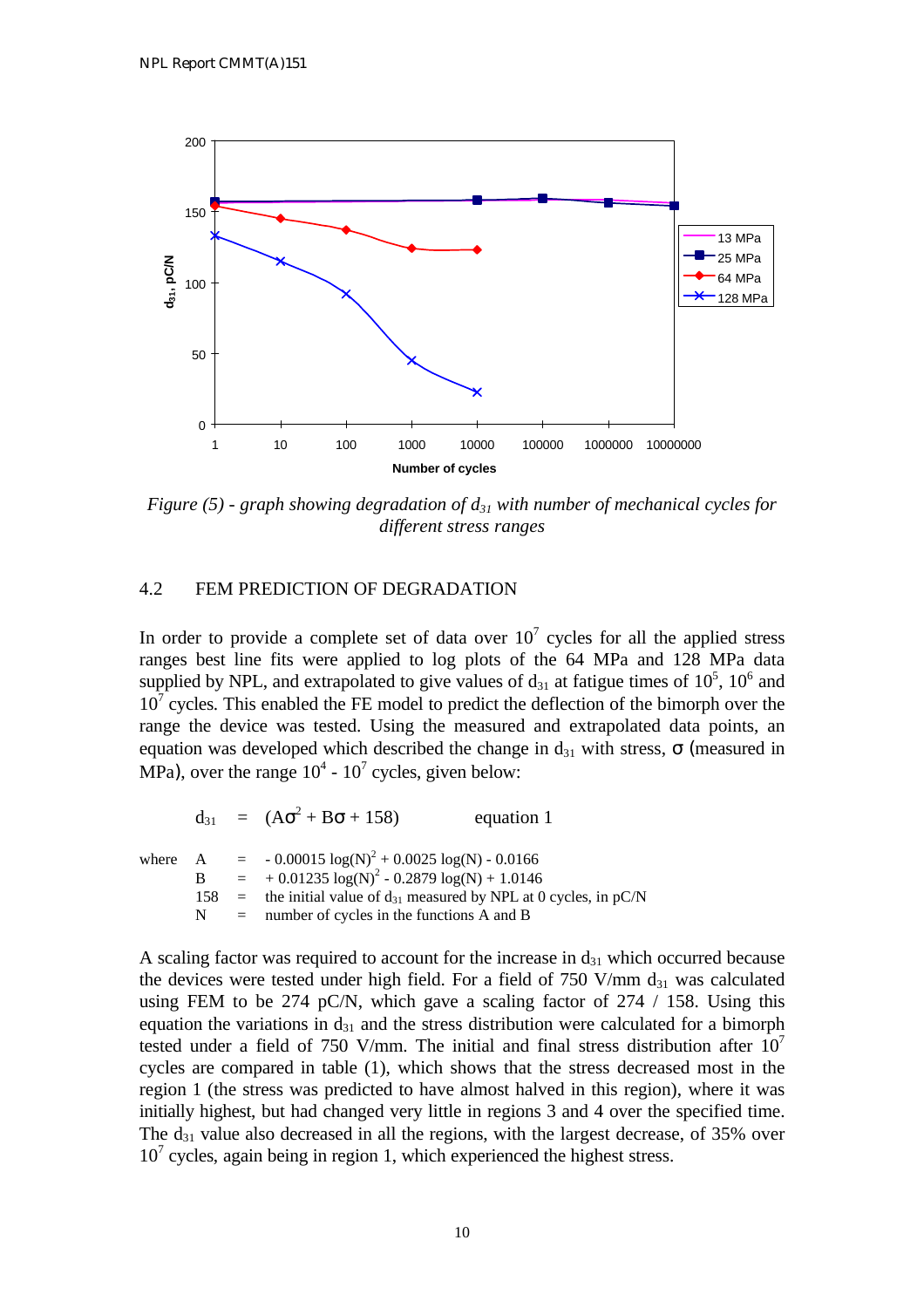| <b>Region</b> | <b>Stress, MPa</b> |                  | $d_{31}$ , pC/N |                  |
|---------------|--------------------|------------------|-----------------|------------------|
|               | 0 cycles           | $10^7$<br>cycles | 0 cycles        | $10^7$<br>cycles |
|               | 50                 |                  | 274             |                  |
|               |                    |                  | 274             |                  |
|               |                    |                  | 274             |                  |
|               |                    |                  | 274             |                  |

Table  $(1)$  - summarising the change in stress and  $d_{31}$  values for each region of the bimorph tested under an a.c. field of 750 V/mm over  $10<sup>7</sup>$  cycles

The predicted decrease in deflection, measured at two positions, 4 mm and 13 mm along the bimorph, is shown as a function of cycles in figure (6), and compared to the deflection actually measured. The predicted decrease in deflection was gradual, with there being no noticeable change until after  $10<sup>5</sup>$  cycles, and a total decrease in deflection of 4% predicted over a test time of  $10<sup>7</sup>$  cycles.



*Figure (6) - graphs comparing the predicted and measured deflection of bimorph transducers at (a) 13 mm along the bimorph length (b) 4 mm along the bimorph length*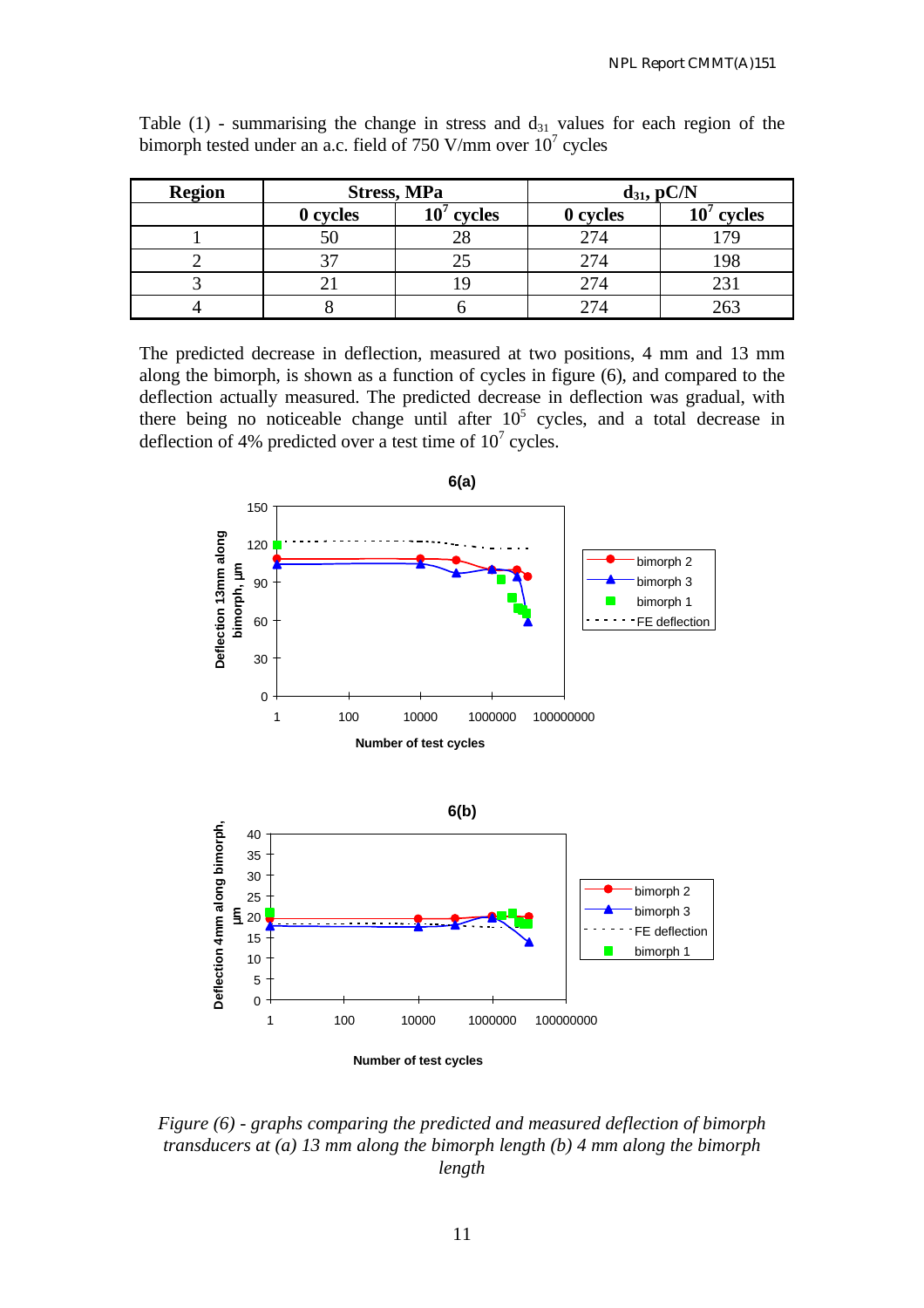The variation in deflection along the bimorph length was predicted at zero,  $10^4$ ,  $10^5$ ,  $10^6$  and  $10^7$  cycles, and given in figure (7(a - e)), where it is compared to the values measured. The predicted curvature of the bimorph as it deflected did not vary as the sample degraded. For a bimorph tested under an a.c. field of 350 V/mm, a decrease in deflection of 0.7 % was predicted using the FE model.



**7(a) - 0 cycles**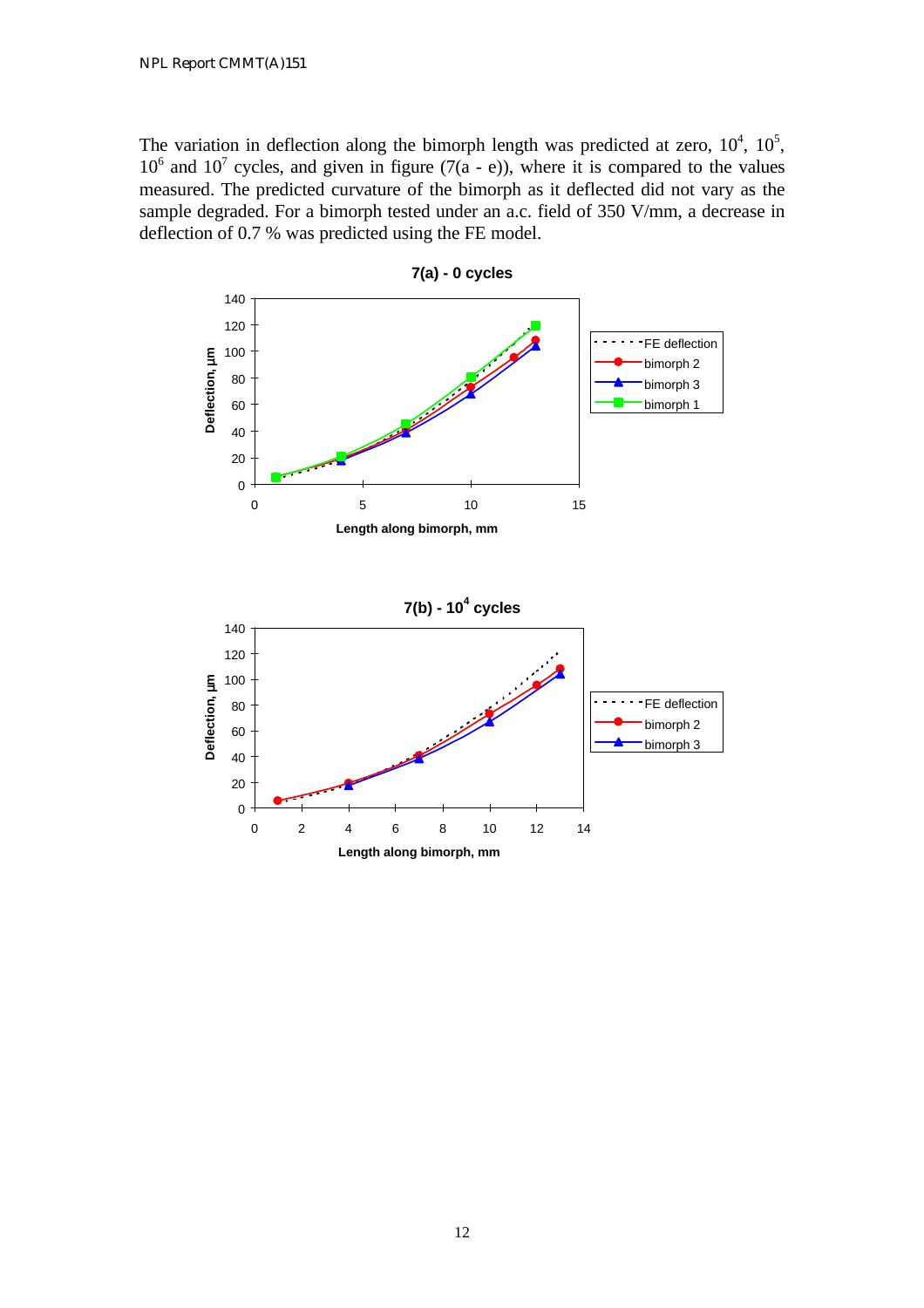

*Figure (7) - graphs comparing the predicted and measured deflection along bimorph length (a) initially and at (b) 10<sup>4</sup> cycles (c) 10<sup>5</sup> cycles (d) 10<sup>6</sup> cycles (e) 10<sup>7</sup> cycles*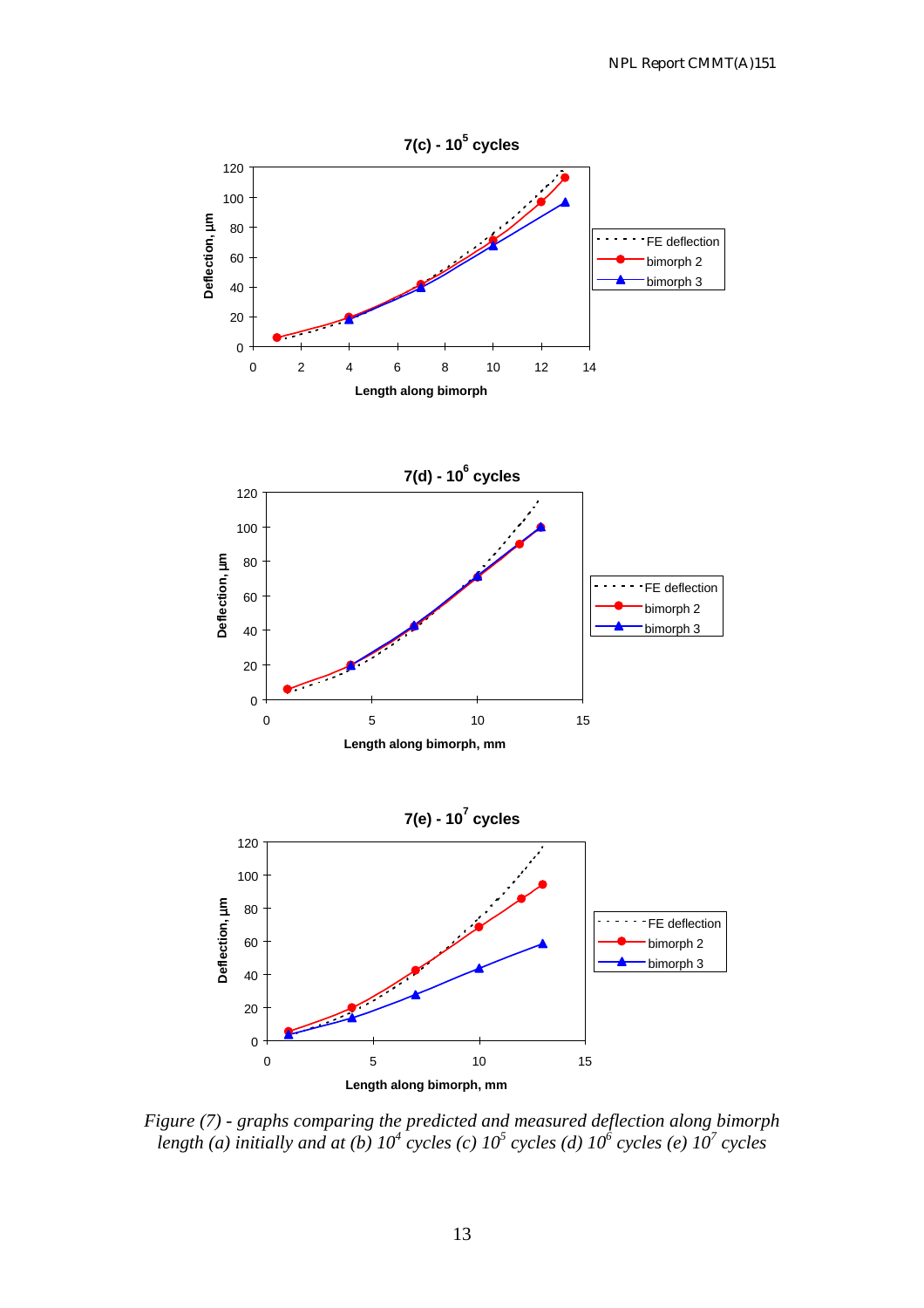### 4.3 MEASURED DEVICE DEGRADATION

The strain response measured over time for the three samples tested under 750 V/mm is given in figure (6(a and b)) for positions 4 mm and 13 mm, and compared to the predicted deflection at these positions. It can be seen that bimorphs 1 and 3 degraded considerably overall, by  $\sim$  45%, whereas bimorph 2 showed a much smaller decrease,  $\sim$ 13%, in overall deflection. The rate of decrease in the deflection was not constant, with there being virtually no degradation prior to  $10<sup>5</sup>$  cycles, followed by a slight increase, but after  $10<sup>6</sup>$  cycles a large drop in the deflection was displayed by all three devices. The relative amounts of degradation along the length of the bimorph over  $10<sup>7</sup>$  cycles was also not constant, since at 13 mm (figure 6(a)) there was a larger change in deflection,  $\sim 45\%$ , than at 4 mm (figure 6(b)), which was  $\sim 22\%$ . The comparison of the measured and predicted degradation showed agreement up to  $10<sup>5</sup>$  cycles, since both the predicted and measured change in deflection were negligible, but after this time interval the measured data deviated considerably from the predicted.

The plots of deflection along length measured for bimorphs 1, 2 and 3 are presented in figure  $(7(a))$  and compared to the initial FE predicted deflection; this shows the variation in response of the individual devices, with the best agreement with the FE model shown for bimorph 1; however, since bimorphs 2 and 3 were tested at smaller time intervals it is these two samples which are shown in the remaining plots in figures  $(7(b - e))$ .

The shape of the deflection curves for both bimorphs can be seen to have changed over time; by  $10^5$  cycles (figure 7(c)) the free end of bimorph 3 was bending less than along the rest of the length and by  $10^7$  cycles (figure 7(e)) half the length was not bending, and the free end was actually starting to bend in the opposite direction. By  $10<sup>7</sup>$  cycles the deflection curve of bimorph 2 had also begun to deviate, with there being much less deflection at the tip than expected.

From the SEM examination it was seen that bimorphs 1 and 3, which had shown the largest drop in deflection over  $10<sup>7</sup>$  cycles, had failed along the glue interface between the ceramic strips; the glue had cracked and pulled away from the ceramic strips, so that the device was splitting into two individual beams, i.e. the bimorph was delaminating, as shown in the micrographs in figure (8). The delamination had started from the free end of the bimorphs and extended over half the device length. In bimorph 2 there was evidence of delamination initiating at the free end, although the overall integrity of the bimorph was still maintained after  $10<sup>7</sup>$  cycles. No evidence of microcracking or failure along the electrode / ceramic interface was observed in any of the bimorphs.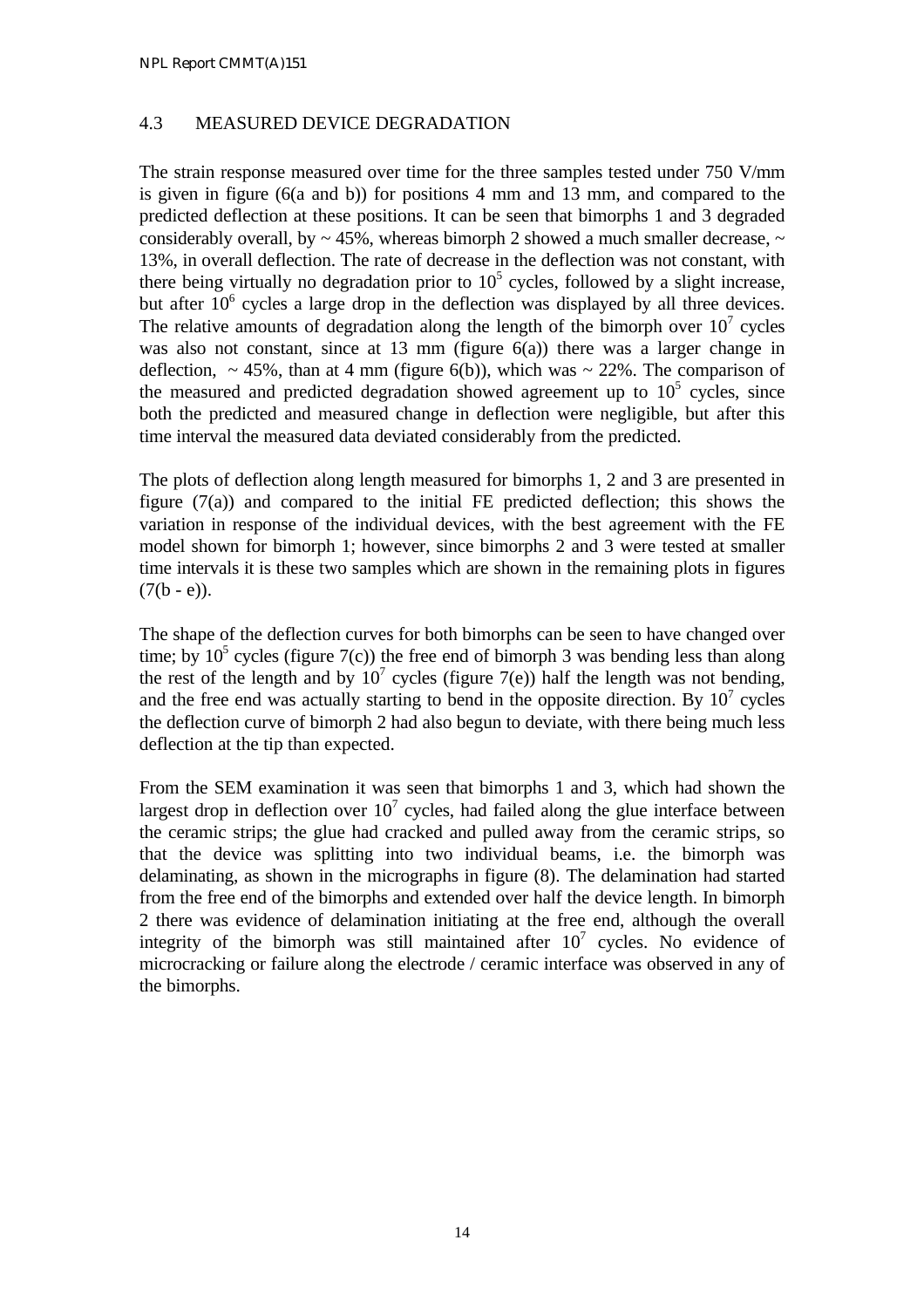

*Figure (8) - micrographs showing the delamination which occurred along the ceramic / glue interface, initiating from the free end.*

For the bimorph tested under the a.c. field of 350 V/mm there was no change in measured deflection, other than that within experimental error, over  $10<sup>7</sup>$  cycles.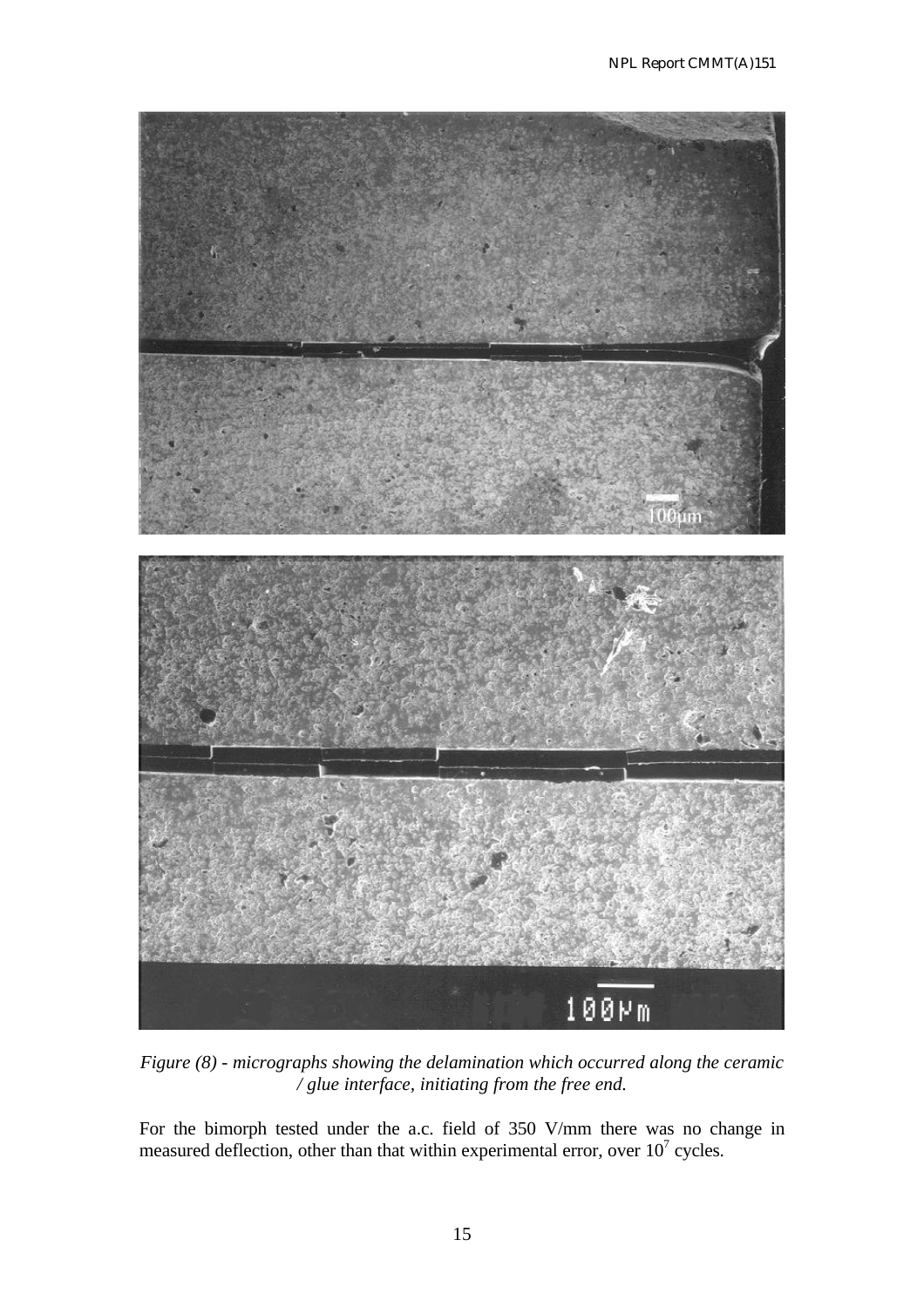The sample which was tested at a frequency of 1000Hz showed a large rise in temperature, which caused the perspex clamp to soften and the test to be abandoned. The temperature rise measured in samples cycled at  $100Hz$  was  $\sim 30^{\circ}$ C.

## **5 DISCUSSION**

## 5.1 DEGRADATION DATA SUPPLIED BY NPL

The NPL data in figure (5) showed the overall trend that was expected, with more degradation occurring at the higher loads. The different shapes of the plots (virtually no change at 13 and 25 MPa as compared to the dramatic drop in  $d_{31}$  at 128 MPa) suggest that different degradation mechanisms were operating to different extents in each disc tested. The equation describing the degradation in  $d_{31}$  over time encapsulates several damage mechanisms and so must be considered as a general approximation, rather than describing a specific type of degradation.

It was expected that if microcracking were to develop the compliance would increase. The slight decrease in compliance measurements at 25 MPa is considered to be within experimental errors, and so it is suggested that no microcracking in the discs occurred under this stress range.

## 5.2 FEM OF DEGRADATION AND COMPARISON WITH DEVICES

The values for  $d_{31}$  and stress given in table (1) imply abrupt changes in stress and  $d_{31}$ for each region, which suggests that there would be a clear difference in strain response and hence additional stress created at the boundary of each region. In reality the change in  $d_{31}$  across each region was gradual, and the values shown in table (1) are averaged across the region.

The predicted change in stress and  $d_{31}$  given in table (1) showed that it was in the region closest to the centre of the bimorph, where the stress was initially the greatest, where the stress and  $d_{31}$  decreased the most over  $10^7$  cycles. This would be expected, since the higher stress would cause more degradation and hence change in  $d_{31}$ , which in turn would lead to reduced deflection and hence a lowering of stress in the region. Although the drop in  $d_{31}$  over  $10^7$  cycles in region 1 was considerable, the actual change in predicted deflection of the fatigued bimorph, 4%, was relatively small. This is explained by the fact that region 1 was only a small section of the device; region 4, which was eight times thicker than region 1, showed a drop in  $d_{31}$  of  $\sim$  4%, and so this region dominated the overall deflection.

There was some scatter in the strain response of the bimorphs, shown in figures (6) and (7), due to typical variations in thickness and material parameters within a batch of samples. The FE model was constructed using fixed values, and hence there were slight variations between the predicted and measured deflections. However, the agreement of the model with bimorph 1 was good, leading to confidence in the FEM.

The amount of degradation under the field of 750 V/mm varied between samples, and also with fatigue time. The SEM examination showed the bimorphs had ultimately failed by delamination along the glue interface, which made a comparison between the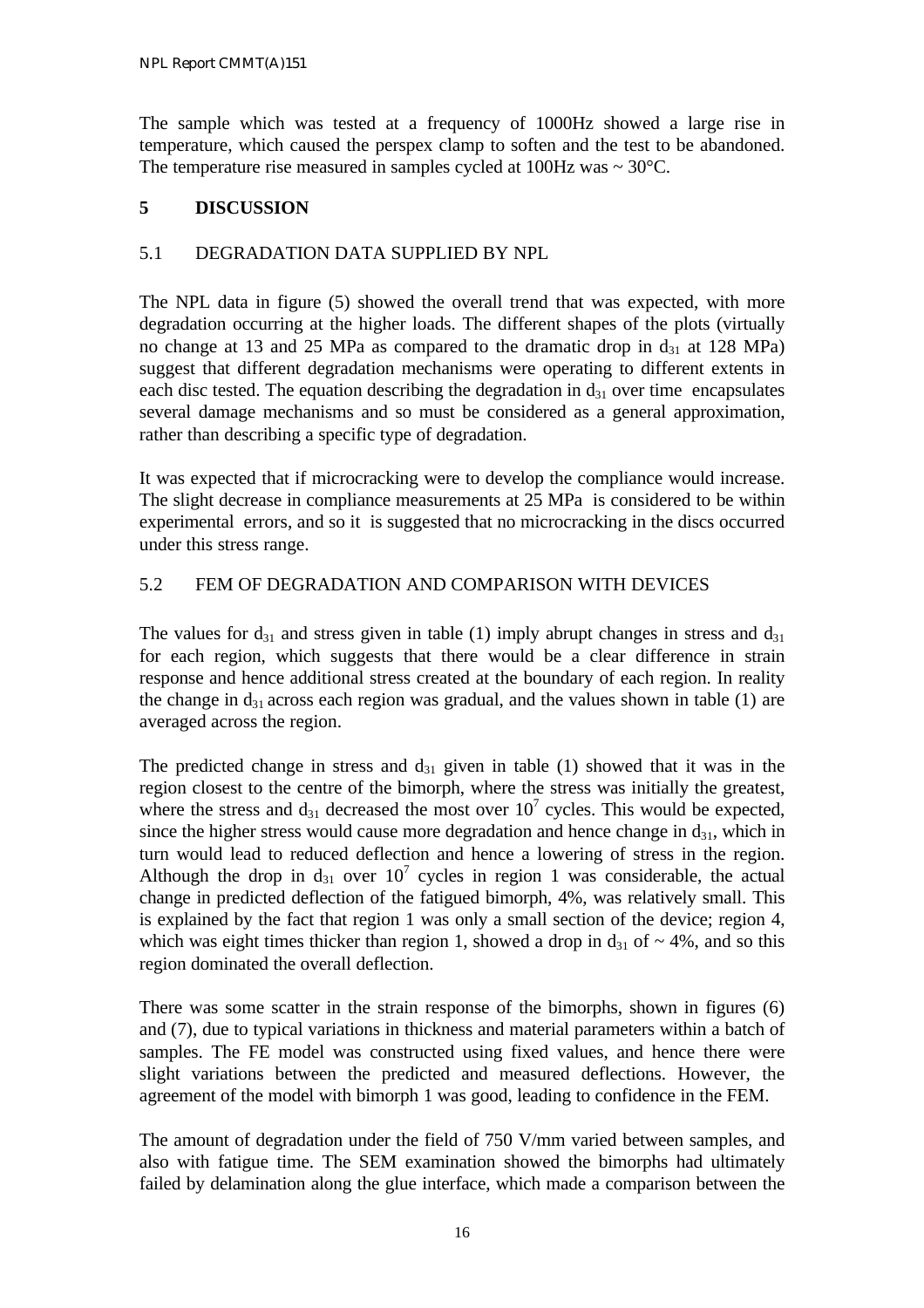overall measured and predicted degradation invalid; however, a comparison could be made using the data unaffected by delamination, either at a time period prior to delamination occurring, or at a region of the device which had not delaminated. (Delamination would lead to reduced deflection because the field was applied to the bimorph through electrodes on the top and bottom surfaces.)

The plots in figure (6(a)), of deflection measured at 13 mm along the bimorph length versus number of cycles, showed a sudden drop in deflection after  $5 \times 10^6$  cycles for both bimorphs 2 and 3, although the magnitude was greater for bimorph 3; from the shape of this graph it would be assumed that failure by delamination was occurring at 5  $x 10<sup>6</sup>$  cycles. However, the graphs of deflection measured along bimorph length, shown in figure (7), show that delamination must have started much earlier than  $5 \times 10^6$ , since the tip of bimorph 3 was no longer responding as expected to the applied field after  $10<sup>5</sup>$ cycles (figure 7(c)). By  $10^6$  cycles (figure 7(d)) bimorph 2 was also showing abnormal bending. Thus the predicted and experimentally measured deflections could be compared only up to  $10<sup>5</sup>$  cycles - at this time interval there was virtually no change in deflection of both bimorphs 2 and 3 whereas that predicted from the FE model was  $\sim$ 2%.

In order to compare piezoelectric degradation over a longer time period, the deflection of bimorph 2 at a position 4 mm from the clamp was selected, since from the shape of the deflection at this point (in figure (6b)) bimorph 2 was still responding to the field as an integral device up to  $10<sup>6</sup>$  cycles. The disadvantage of measuring degradation at this position was that the deflection was much smaller than at the free end of the bimorph, so any change in deflection due to degradation would be less obvious than at the bimorph tip. However, the deflection of bimorph 2 was actually slightly higher (by 0.5 μm, which would be within the experimental error range) than the initial value, and so the extent of any degradation could not be inferred.

For the bimorph fatigued up to 10<sup>7</sup> cycles using the field of  $\pm$  350 V/mm there was agreement between the predicted and measured strain response, in that no degradation in strain response had been predicted, and none was measured.

The temperature rise in the samples was a consequence of the increase in dielectric loss which occurs as the domain walls are forced to move, and this loss increases with measurement frequency - hence the large increase in temperature for the bimorph tested at 1000 Hz. The rise of 30°C at 100 Hz would not have been severe enough to cause depoling, since PZT5A has a Curie temperature of  $\sim$  365 $^{\circ}$ C.

#### 5.3 MECHANICAL FATIGUE OF A DEVICE

As stated in section (3.4), the assumptions were made, somewhat tentatively, that the degradation in piezoelectric behaviour resulting from mechanical fatigue could be directly correlated to the degradation in piezoelectric behaviour resulting from electrical fatigue, and also that uniaxial compressive loading data were suitable as the input data for FE simulations of devices which experience both tensile and compressive stresses. On this basis the FE model of a bimorph transducer was constructed and 4 % decrease in strain response predicted over  $10<sup>7</sup>$  cycles. Owing to delamination within the bimorph devices it was not possible to compare FE predictions to actual device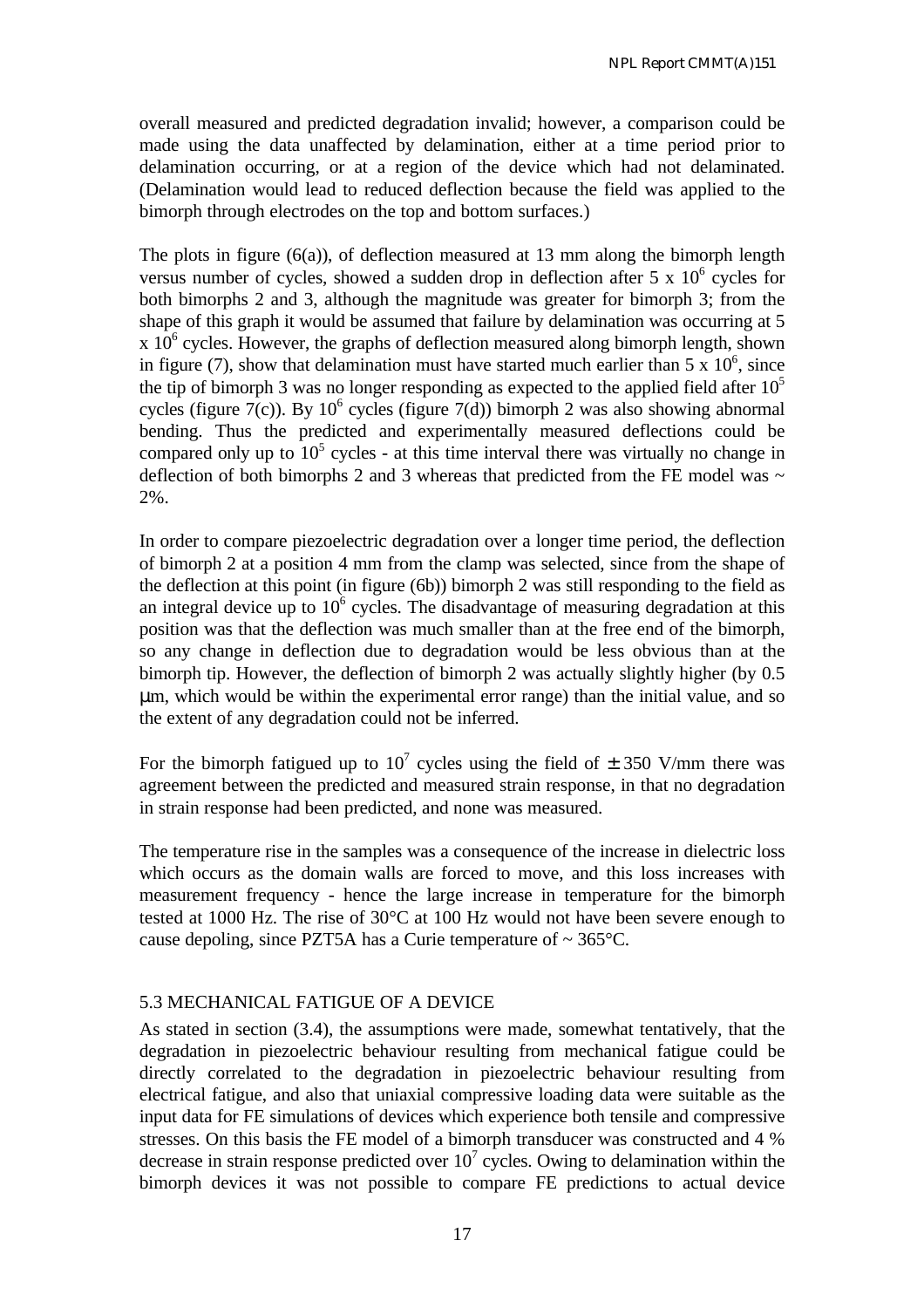performance at any times greater than  $10<sup>6</sup>$  cycles. Whilst it is acknowledged that the actual deflection values corresponding to this amount of degradation at  $10^6$  cycles were small, no change in deflection was measured, and so it is clear that the prediction of piezoelectric degradation based on NPL data sets and the experimentally measured degradation of the bimorphs do not agree precisely. It was considered that a combination of the effects of the above two assumptions had yielded FE predictions of the degradation in piezoelectric properties which exceeded that actually measured in the devices.

In order to investigate whether the degradation processes would be different in a device tested mechanically compared to that tested electrically, a unimorph was fabricated using a strip of PZT5A material of the same dimensions as those used in the bimorphs, with a brass backing. One end was then clamped whilst a load was cyclically applied to the other, as in a cantilever arrangement, in a direction so that the ceramic strip was put into compressive cycles. The magnitude of load applied was selected to cause a maximum stress equivalent to that experienced in the bimorphs under a field of 750 V/mm. The device was fatigued in this fashion up to  $10<sup>7</sup>$  cycles, and the deflection periodically measured as described previously.

It was expected that a 4 % reduction in strain would be observed if the degradation data used to form equation (1), i.e. produced under mechanical uniaxial compression, were applicable to a device subjected to mechanical compressive flexure. However, no reduction in strain response of the unimorph was observed over the timescale of the experiment ( $10<sup>7</sup>$  cycles), which suggests that the data were not applicable for general situations, although would be suitable for material experiencing a uniaxial compressive stress. Further work will be required to investigate this more fully.

One concludes therefore that equation 1 has been shown to over-estimate the amount of degradation occurring, and so would give a shortened prediction for lifetime of a piezoelectric device.

## **6 CONCLUSIONS**

The aim of this study was to investigate whether FE could be used to predict piezoelectric degradation. An equation to describe  $d_{31}$  degradation was produced from mechanically degraded material and used in an FE model of a bimorph to predict degradation over a fatigue time of  $10^7$  cycles. The change in deflection during the oscillatory tests predicted from this numerical modelling was only 4%. The failure of the bimorphs by delamination meant that piezoelectric degradation could not be measured over a sufficiently long enough timescale to validate the model adequately using these devices. Initial results using a unimorph suggest that the FE model would give a shortened prediction of lifetime, possibly because it was constructed using data which could not be directly correlated to the mode of degradation occurring in these particular devices.

The overall conclusion is therefore that the correlation between modelled and experimentally measured performance of the bimorph transducer is not proven and further work is necessary to elucidate the piezoelectric degradation mechanisms and to clarify the links between mechanical and electrical degradation.